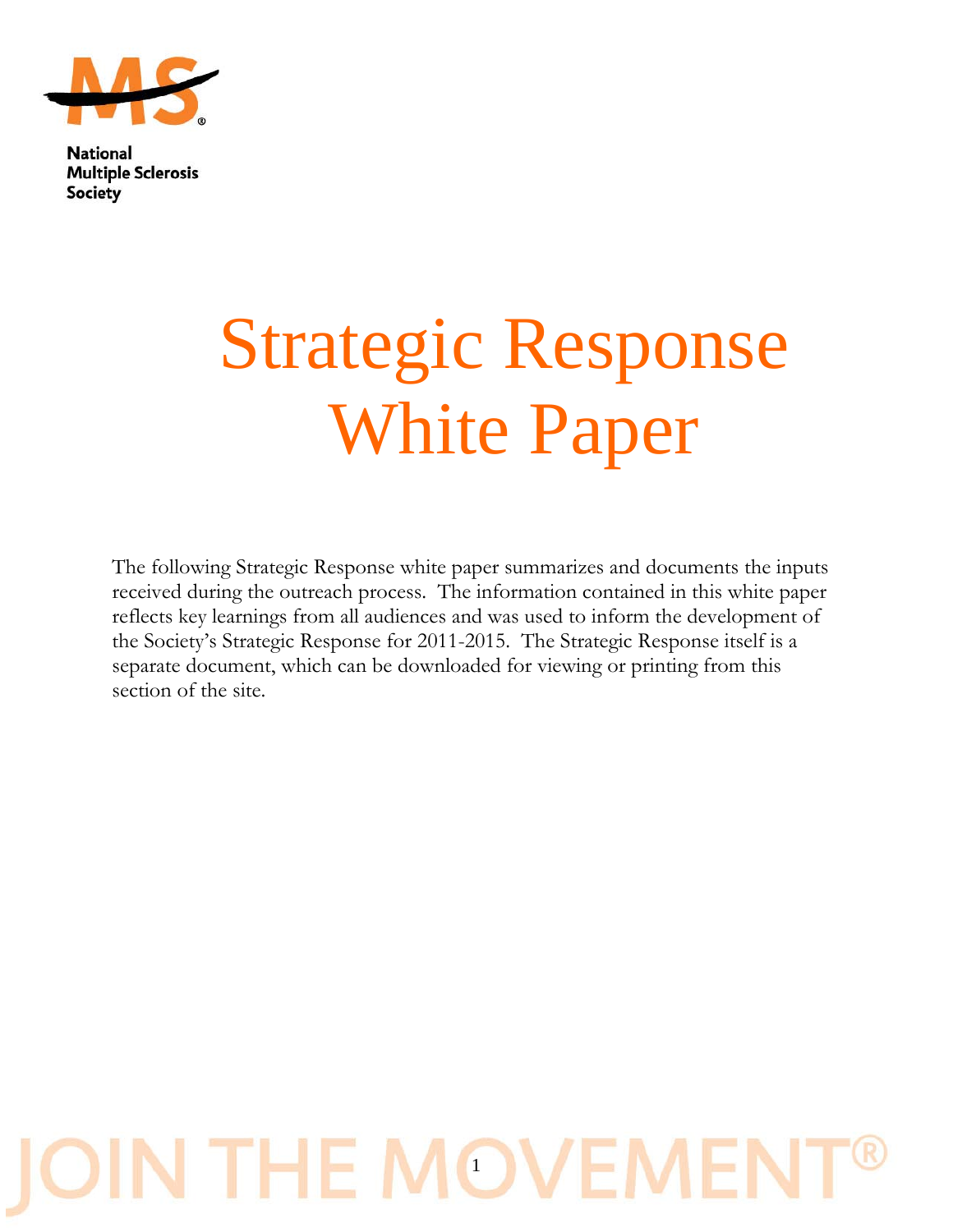

## Executive Summary

#### **Overview**

In 2006, the National MS Society declared: 'We are people who want to do something about MS NOW.' This simple, yet bold statement laid the foundation for the development of the 2007- 2010 Strategic Response. The Strategic Response is not simply a plan for the organization, but instead, answers the question, 'What must be accomplished to respond to the affects of multiple sclerosis?'

It requires all of us to consider the human and financial resources that must be mobilized, the necessary collaborations that must be formed and the breakthrough performance that must be achieved for us to address the challenges of living with MS. Now.

The 2007-2010 Strategic Response focuses on five key goal areas:

- We are a driving force of MS research, relentlessly pursuing prevention, treatment and cure
- We address the challenges of each person whose life is affected by MS
- We mobilize the talents and resources of the millions of people who want to do something about MS
- We are activists
- We will drive fundraising toward a \$1.25B goal

Each of these goals has better enabled the Society to focus resources and drive progress toward results that move us toward a world free of MS.

As the Society expands this response to 2011-2015 it is essential to understand the current impact of MS. We must learn about people's hopes, concerns, and experiences — whether they live with MS, raise money for the cause or conduct scientific research. The information, stories and advice will enable us to focus our efforts and drive necessary change where it is needed most for the next five years.

To ensure that we hear from key stakeholders, information has been gathered from various audiences using targeted surveys. People with MS were at the center of our efforts, followed by audiences that share and/or influence their experience of living with MS. Materials and toolkits were developed to facilitate feedback and conversations with these audiences.

## N THE MO'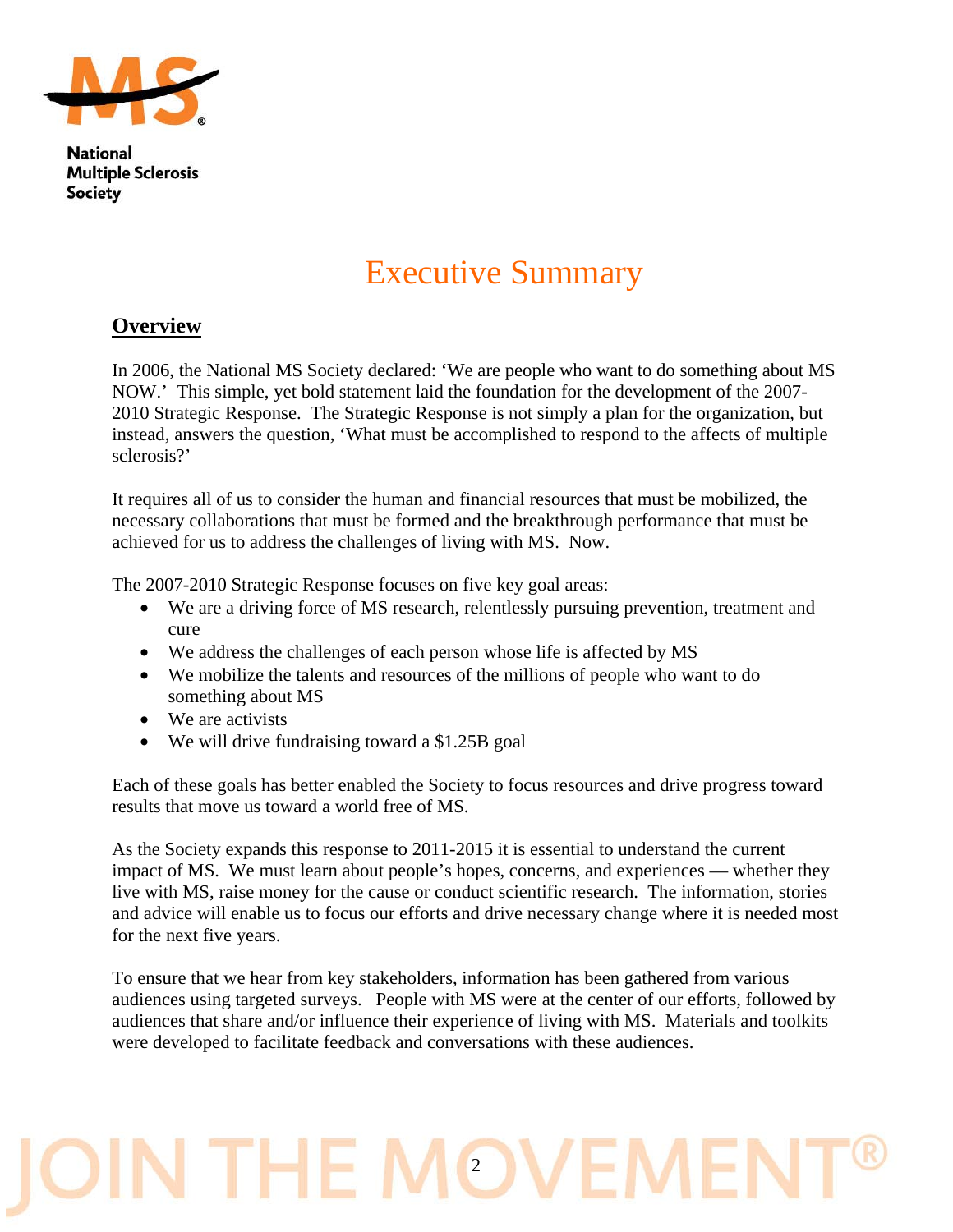



- Insurance and healthcare industries
- Faith-based organizations and leaders
- General public

#### **Target Audiences for Engagement and Understanding**

Members of the 2011-2015 Strategic Response Planning Committee led outreach efforts to these audiences. They sent emails, conducted phone conversations, held in-person meetings and small group discussions. Feedback was collected via an online survey form that was filled out directly by the audience member or by the volunteer/staff conducting the interview. In addition, the Society solicited input from the public at large via the Internet. Outreach began in June and concluded in September 2009.

The outreach process to identified target audiences resulted in over 9,300 completed surveys and interviews, generating volumes of feedback. This meaningful and relevant information will not only serve to guide the development of our strategic response but many aspects of our ongoing work.

## **N THE MOVEM**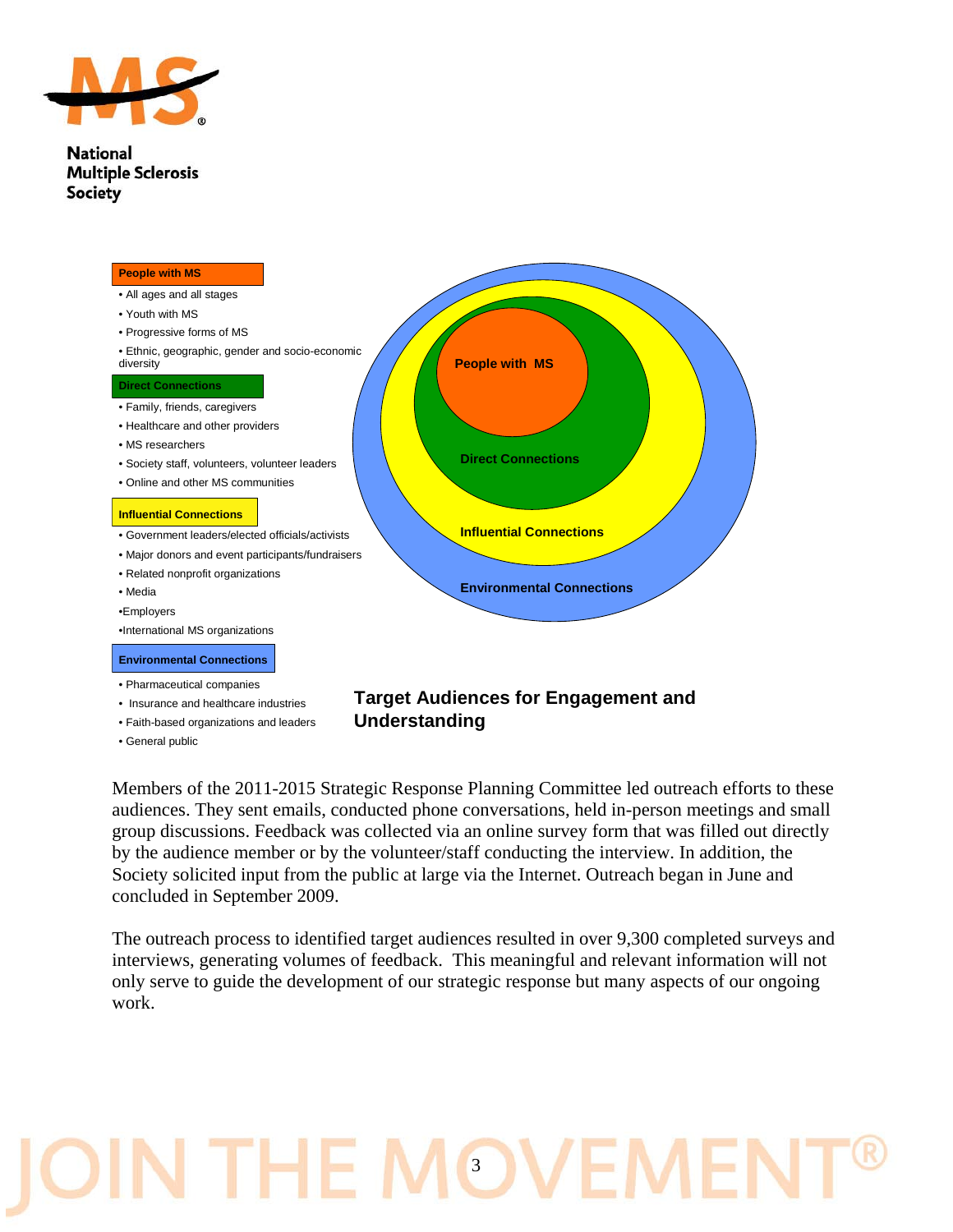

#### **Findings**

Although these audiences brought a diverse set of perspectives and experiences to the process, the overall results are quite consistent in their views of resource allocation, key issues and what we can do to become a better Society.

#### **Resource Allocation**

All audience groups, when asked to allocate resources across key Society focus areas, overwhelmingly identify the number one need as MS research – and more of it. Research to understand more about the disease – research to find new treatments – research to help impact people's quality of life – constituents expect the Society to not just participate, but to blaze the trail.



Also consistent was the number two selection of cost assistance. Not surprisingly, all groups must deal with the financial burden of MS, and those in lower income groups and rural areas, feel it even more significantly. The third selection can be most appropriately represented by the next four categories – as each one individually appeared throughout different audience groups –

## THET 4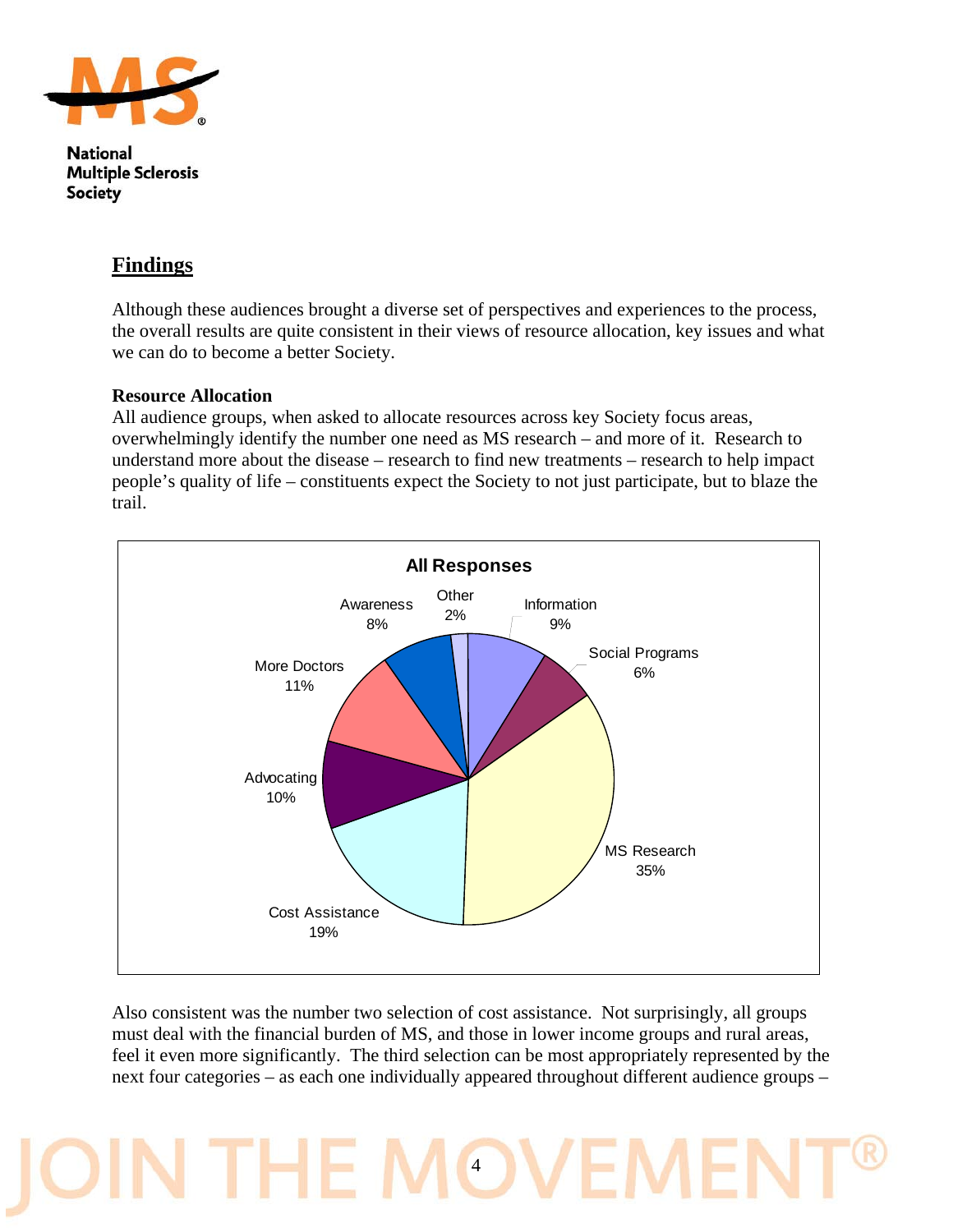

> Advocacy, More Doctors/Professionals, Awareness, and Information/Education. In general, the categories from this group that received the most comments about what the Society should be doing now, were Awareness and More Doctors/Professionals.

> Other key survey areas included questions to acquire open ended input about the following; 1)what is most needed now, 2) what else should we know, and 3)what has your experience been with the Society. Again, a number of consistent themes surfaced.

#### **Major Themes, Ideas and Messages to Guide the Response**

- Need more public awareness want to be involved in helping to raise that awareness.
- Better advocacy for health care and insurance change and more responsibility/opportunity for people affected to advocate for that change.
- Do more to attract scientists and professionals to the field of MS and provide critical training and education – there simply can't be enough minds put toward critical research or informed and specialized care for people with MS/chronic disease.
- Don't lose focus on quality of life regardless of disease stage, more simply must be done for those living with, as well as affected by, MS.
- Collaboration needs to accelerate whether it's with other MS organizations, community organizations that people with MS and their families rely upon, or similar disease and fundraising organizations – competition for mindshare and dollar share is only going to increase.
- Recognize the needs of people in rural areas and those living with progressive MS these groups feel disconnected, underserved, and many use the words 'isolated' and 'forgotten'.
- Increase relevant opportunities for people affected by MS to connect whether that be through social and educational programs, or online via social media.
- The Society is well-regarded in general as reliable, credible, and out in front however, many identified the need for true inclusivity and engagement. Experiences have demonstrated disparity across the country and the perception of 'exclusivity' and local favoritism.

#### **Viewpoints and Advice**

- The Society must provide clarity on our role and relationship with pharmaceutical companies. Lack of information about funding, influence, and role of these companies leave constituents to draw their own conclusions.
- Information for those newly diagnosed is essential but don't forget about everyone else – it no longer feels balanced across everyone affected, and especially for those with progressive forms.

## IN THE MOV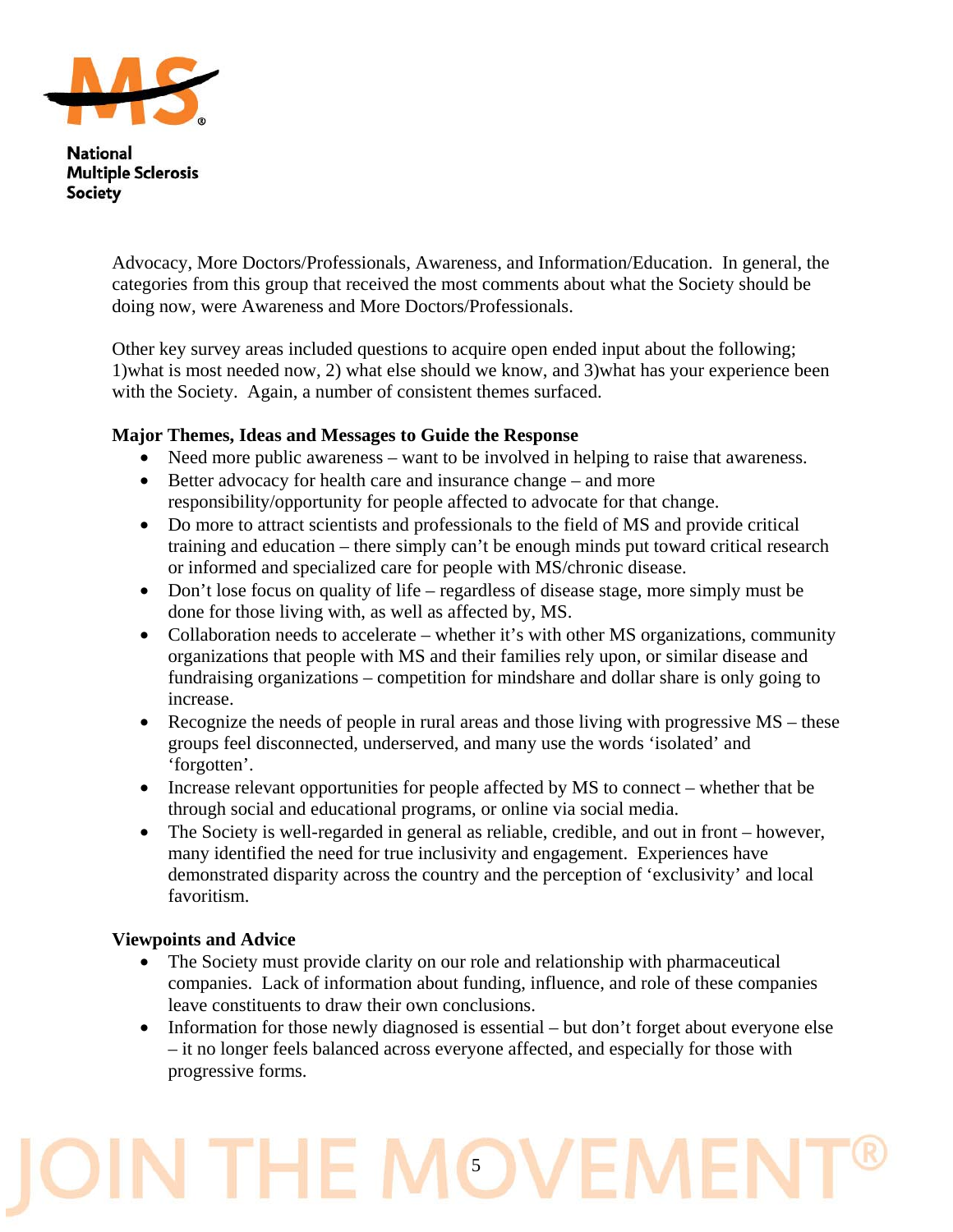

- There is a continued lack of connection and understanding of available resources at a local level. The Society offers much, but there is not consistent knowledge – and better relationships are needed with those in local communities.
- The pressure to give is inordinate solicitation volume is creating guilt and anxiety.
- The Society does not do a good job of demonstrating how we are really driving forward, how we are on the cutting edge, or how we are the innovators.

In general, the Society is looked to as the leader and facilitator – regardless of audience – of research, advocacy, awareness, and education and programming to meet the needs of people affected by MS. People expect to see the organization driving all aspects of the MS community forward, and they expect to see that not only in what we say, but also in the way that we behave as an organization of individuals, and as a whole. Individual audience reports follow.

## IN THE MOVEM  $|{\bf{O}}$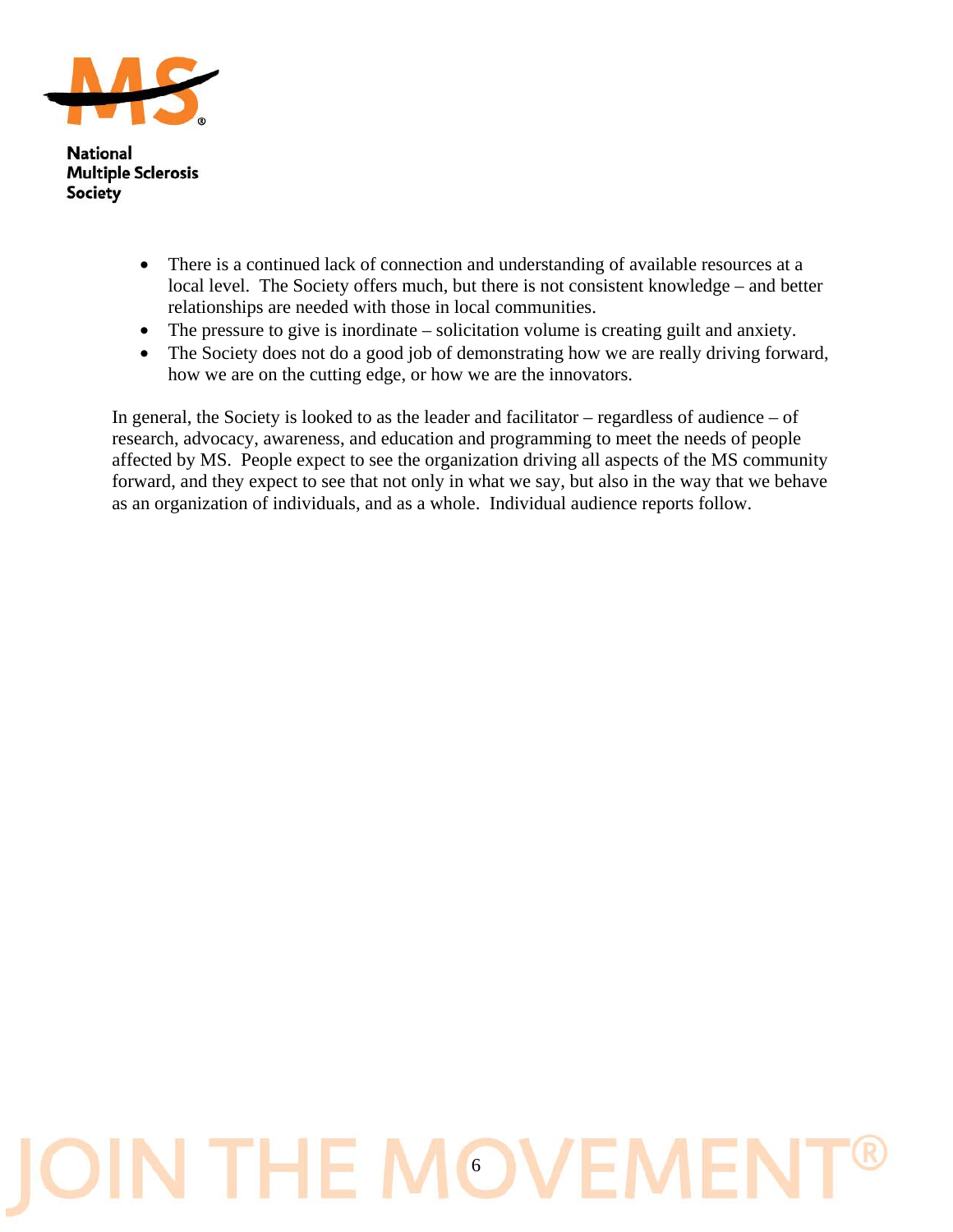

## All Ages and All Stages

#### Process

- $\blacksquare$  Total Responses = 7,083
- $\blacksquare$  Who = All ages and all stages
- How  $= 211$  by phone and 6,872 online surveys. One to two surveys a day were conducted "live" on the web.

#### Major Themes to Guide the Strategic Response

- Consistent themes about the impact of MS included feelings of isolation, financial and future insecurity, and loss of relationships and career.
- In the online surveys Research was cited by 34% as their top priority followed by Assistance with daily costs (19%), Ensuring there are more doctors and healthcare professionals who understand and can treat MS (11%), Advocating with government officials about issues faced by people with MS (10%), Information and education resources (10%), Public awareness and understanding about MS and its effects (8%) and Social and recreational programs (6%). Rankings in phone surveys were similar.
- Other issues that were mentioned include access to affordable healthcare, medications, housing, homecare services and mental health and financial counselors. People also cited interest in education about alternative/complementary forms of treatment and more programs for people with progressive MS, and training for caregivers.

#### Compelling ideas, messages, and perspectives

- People want to see more research and funding for oral medications, stem cell therapy, low-dose naltrexone, and medical marijuana.
- MS doesn't get the public exposure and support that is given to cancer. Need a "celebrity" as a spokesperson.
- People in small or rural communities don't feel they get the same support as those in larger cities. Need more programs in small towns/cities or "isolated" areas.
- Better medications to manage common symptoms are needed.

#### Viewpoints and advice

- Concern about the "conspicuous" presence of the pharmaceutical companies in the Society's brochures, website, etc.
- **•** Desire for more Society presence in small communities "Don't like chapter consolidation. I feel abandoned."

## **J THE MOV**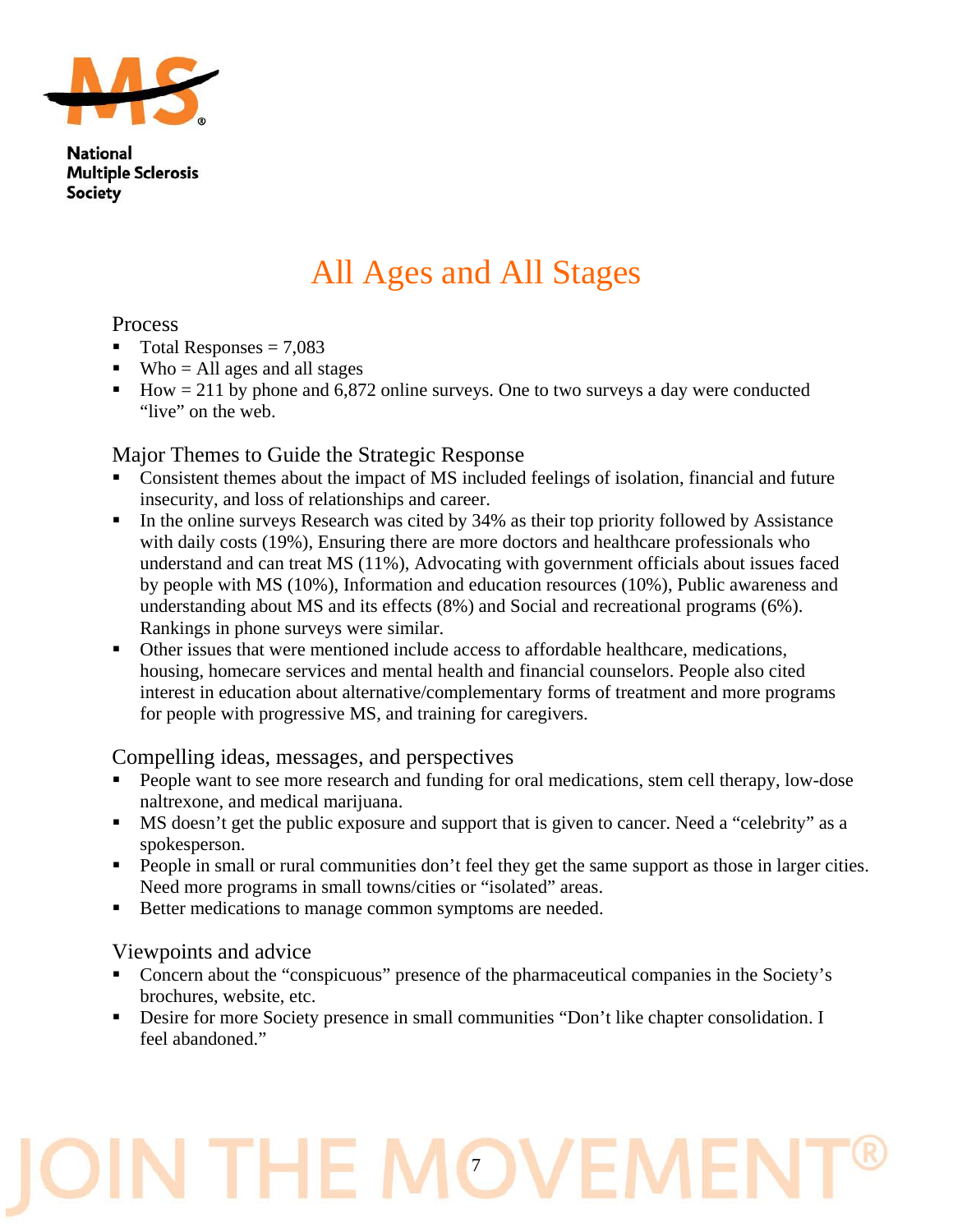

- Access to SSDI is cumbersome. Need advocacy for quicker access to Social Security Disability and Medicare "Too many requests for donations." "Waste of paper and resources."
- Need more programs on wellness, invisible symptoms, progressive forms of MS, daily living solutions, education and support for caregivers, for families and kids as well as more communication about upcoming programs.

## IN THE MOVEME IÕ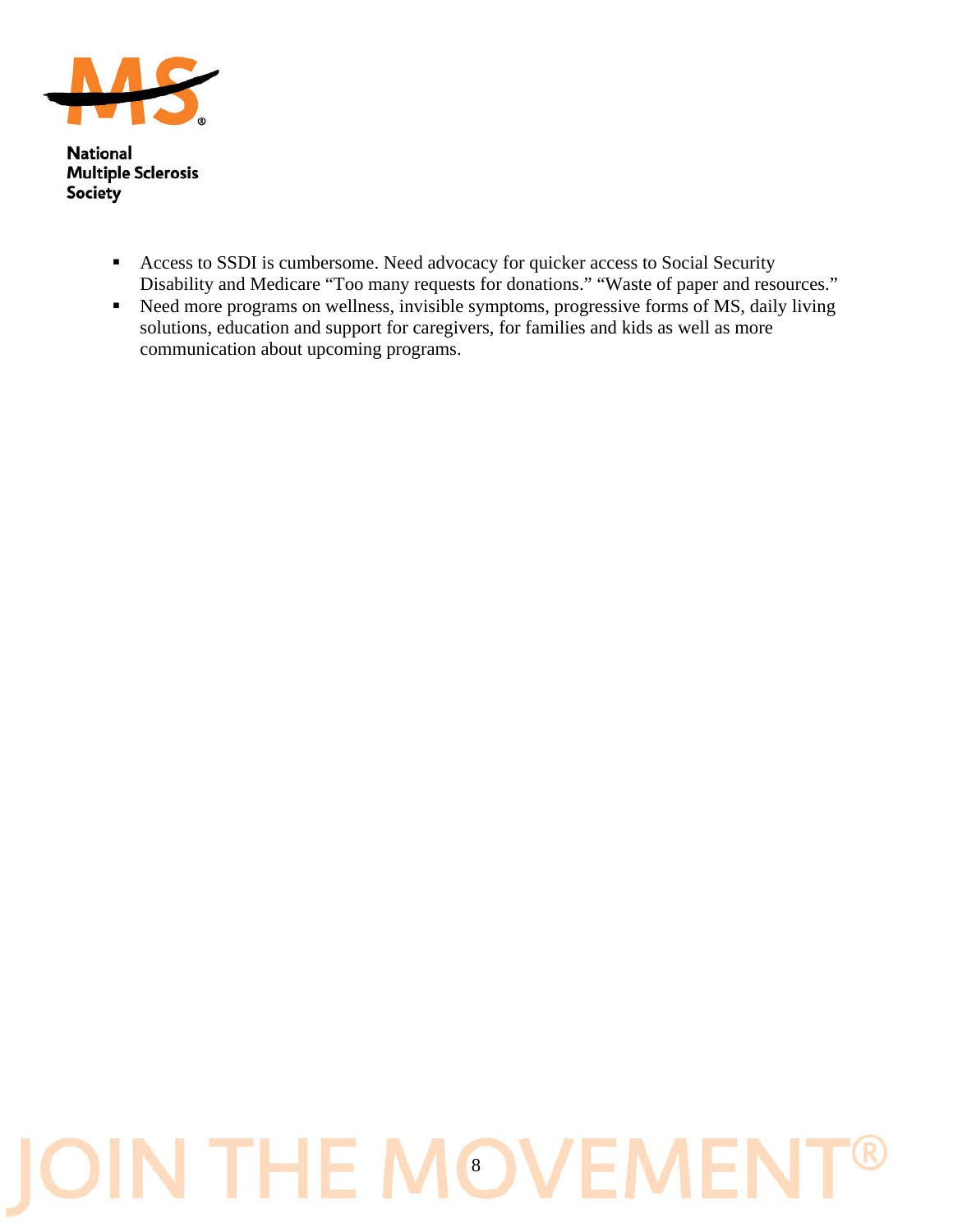

## Youth with MS

#### Process

- $\blacksquare$  Total Responses = 139
- Who = Youth with MS under the age of  $24$
- How = Distributed to 600+ in the MS pediatric population, yielding a  $\sim$ 23% response. Conducted three by phone and 136 online. Families sent invitations to submit surveys via email and mail. Teens at Stony Brook camp completed survey on paper.

#### Major Themes to Guide the Strategic Response

- Need non-injectable medications and treatments.
- Overwhelmingly, the need for research in the pursuit of treatment, prevention and a cure rated highest in priority for resource allocation and individual priority, followed by assistance to help with daily expenses, and ensuring there are more doctors and healthcare professionals who understand and can treat MS.
- Need more support and counseling for kids with MS and their families.
- Young people want to help raise public awareness about MS and its affects on the lives of people living with it.

#### Compelling ideas, messages, and perspectives

- Concern over obtaining and maintaining health insurance.
- MS has completely changed lives by being unpredictable, and forces kids to "grow up fast."
- Need to support kids with MS through activities and network resources. This audience responds to knowing that they are not alone through connections with their peers in person or through online social networking.
- There is a fear of the unknown and not experiencing a "normal life," that includes finding a spouse and having a family.
- A sense of hope and determination to keep a "positive attitude," seek counseling and/or support, be proactive, and "don't let MS control your life or knock you down."
- Desire a "big movement" to increase public awareness about MS. "Teach us how to educate our peers about MS."

#### Viewpoints and advice

- School educators need to be more educated about MS.
- Feel unprepared for the "what ifs" and want Society/MS practitioners to better prepare kids with MS through improved communication.
- Encourage young people with MS and their families to get support.

## J THE I 9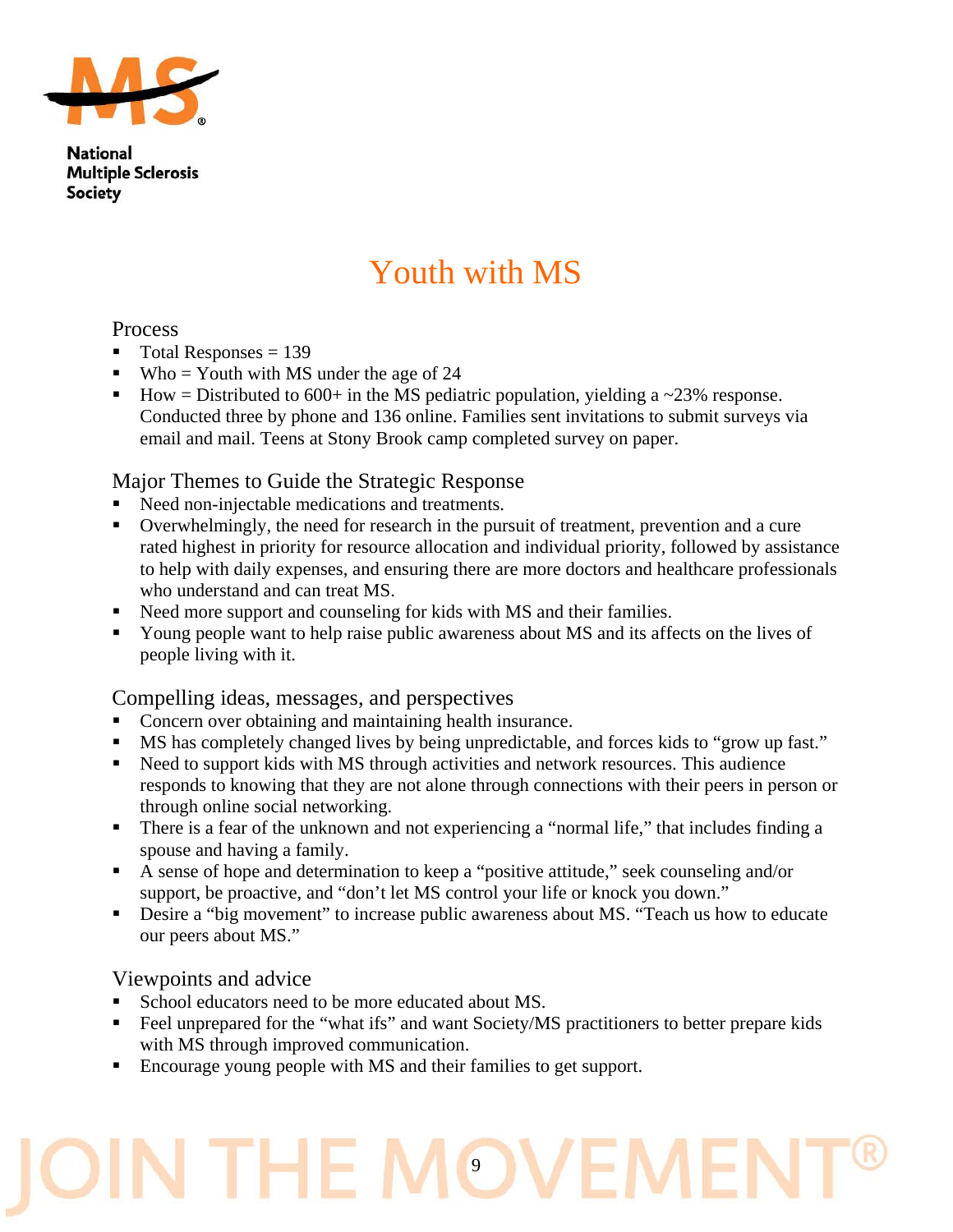

- **There is concern that the Society is too closely aligned with pharmaceutical companies** "whose interests lie not in eradicating MS, but maintaining it."
- Reed more financial assistance for medical care and equipment, but also scholarships.

#### IN THE MOVEME R IO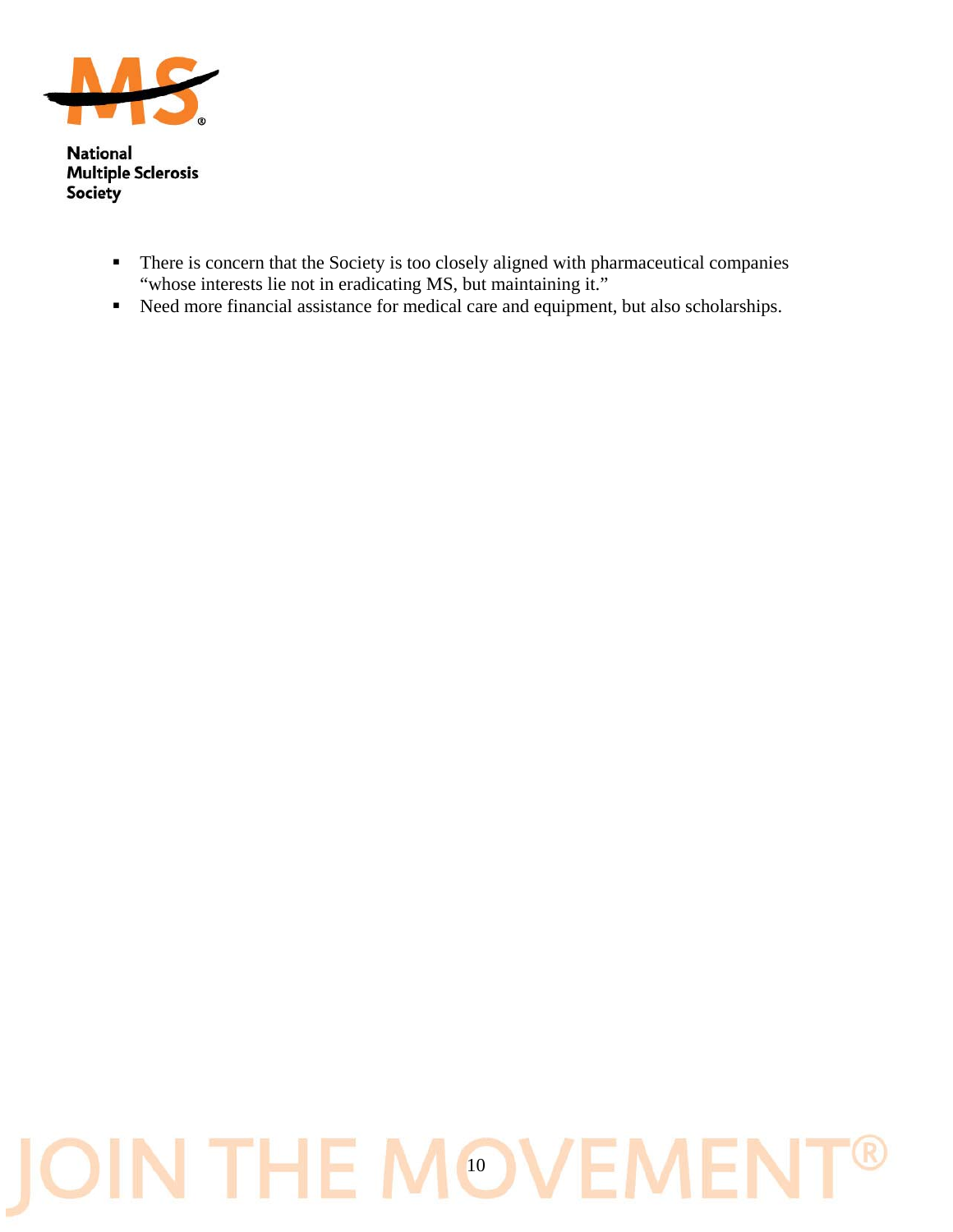

## People Living with Progressive Forms of MS

#### **Process**

- $\blacksquare$  Total Responses = 1,625
- $\blacksquare$  Who = People living with progressive forms of MS (Primary Progressive, Secondary Progressive and Progressive Relapsing).
- $\blacksquare$  How = 119 by phone and 1,506 by online survey. Because the complexity of needs is greater for people living with progressive forms of MS, the outreach strategy utilized key chapter staff, such as Service Managers, to reach clients.

#### Major Themes to Guide the Strategic Response

- Overwhelmingly, loss of independence, mobility, and ability to continue work are devastating for people living with progressive forms of MS.
- All aspects of people's lives personal, professional, and financial have been devastated.
- MS research ranked highest in priority for allocation of resources and importance, followed by assistance to help people cope with the costs, ensuring more doctors and healthcare professionals understand and can treat MS, advocating with government officials and last, increasing public awareness and education on MS.
- People living with progressive forms of MS expressed concern that they are not a high priority for research, advocacy, and support. "We feel forgotten."

#### Compelling ideas, messages, and perspectives

- Life-altering and limiting financial impact due to health care expenses and loss of work for people with MS, and their families. Need more financial assistance for cost of medications, durable medical equipment, assistive technology, physical and occupational therapy, home health care/chore services, and home modifications.
- A need for more support and quality of life activities and information specifically created for people living with progressive forms of MS, and their families/caregivers.
- A need for symptom management as well as more research and clinical trials for prevention, treatment, and a cure, including alternative/non-traditional therapies, stem cell research and myelin repair.
- Need more high profile advocates to educate public and gain attention of government. "We need a Michael J. Fox. Someone who can put it out there, in your face."
- Advance legislative priorities and advocate on behalf of people living with and affected by progressive forms of MS?
- Need for swift and less complicated access to Social Security benefits, eliminating the two year waiting period for Medicare.
- Need more affordable housing and transportation options.

## THE 11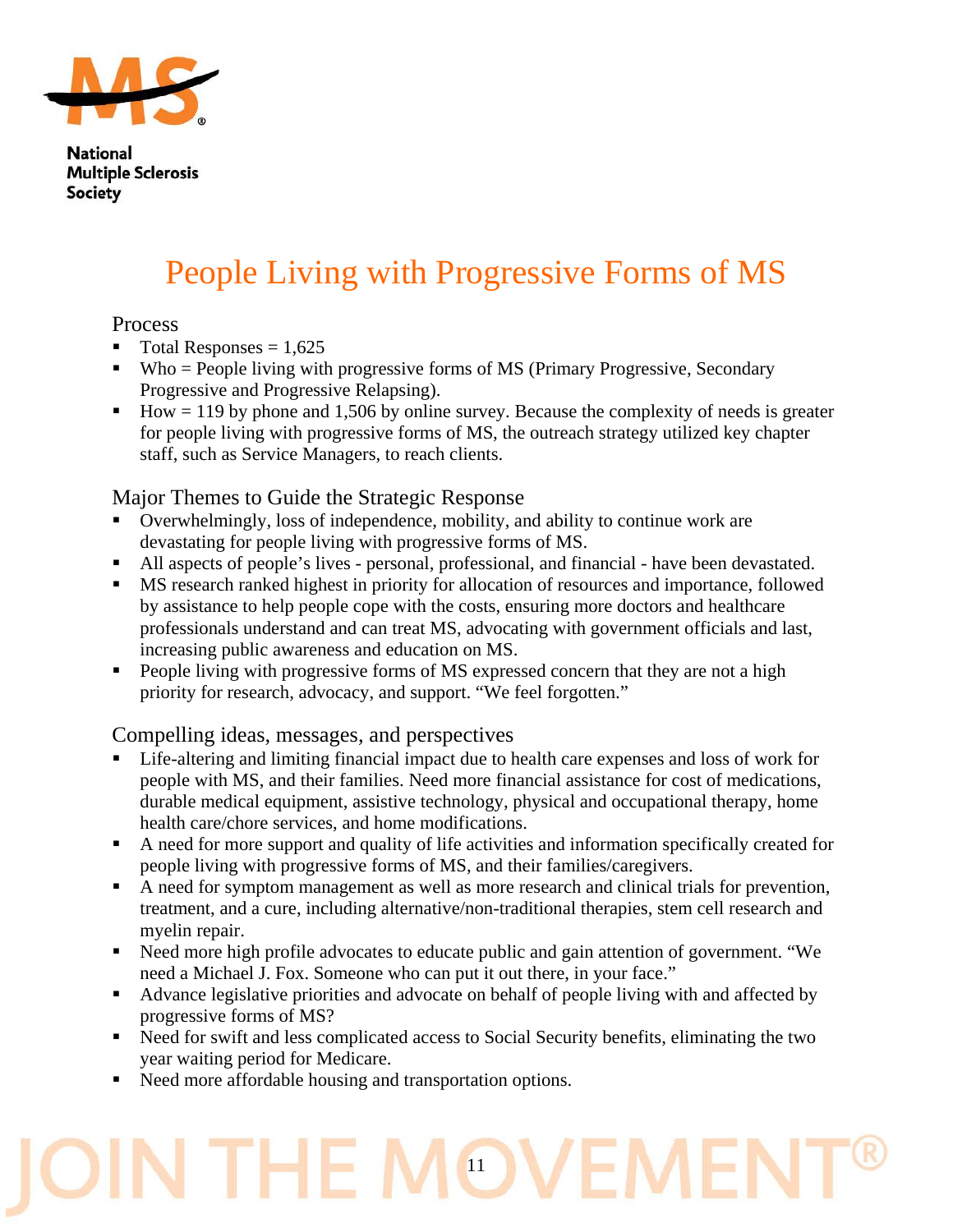

> More direct services and programs geared toward people with progressive forms of MS including social and wellness programs.

Viewpoints and advice

- A sense that MS does not get the public attention and support of other diseases, such as cancer. "It would sure be nice to see a national MS presence with orange grocery bags, orange cereal boxes, orange hats, orange awareness days ... Why shouldn't we get the same attention (and \$\$) as the cancer foundations?"
- Needs to be more public discussion about progressive forms of MS and their effects. "Too much attention is given to people with relapsing/remitting MS."
- There's a perceived lack of attention given to the needs of National MS Society clients with progressive forms of MS. The sentiment was expressed in various forms but many felt that success stories of active people with MS did not reflect the effects that progressive forms of MS have on them. "The smiling faces, walks, etc. in your magazine don't reflect the true devastation of this disease". There needs to be more practical information on how to deal with insurance companies and hospitals, how to handle changing physical effects, and "annoying" and "embarrassing" symptoms.
- Some expressed that the Society was not forceful enough in pushing cutting-edge treatment research for progressive forms of MS.
- Offer more resources to people with progressive forms of MS living in rural areas.

## IN THE MOV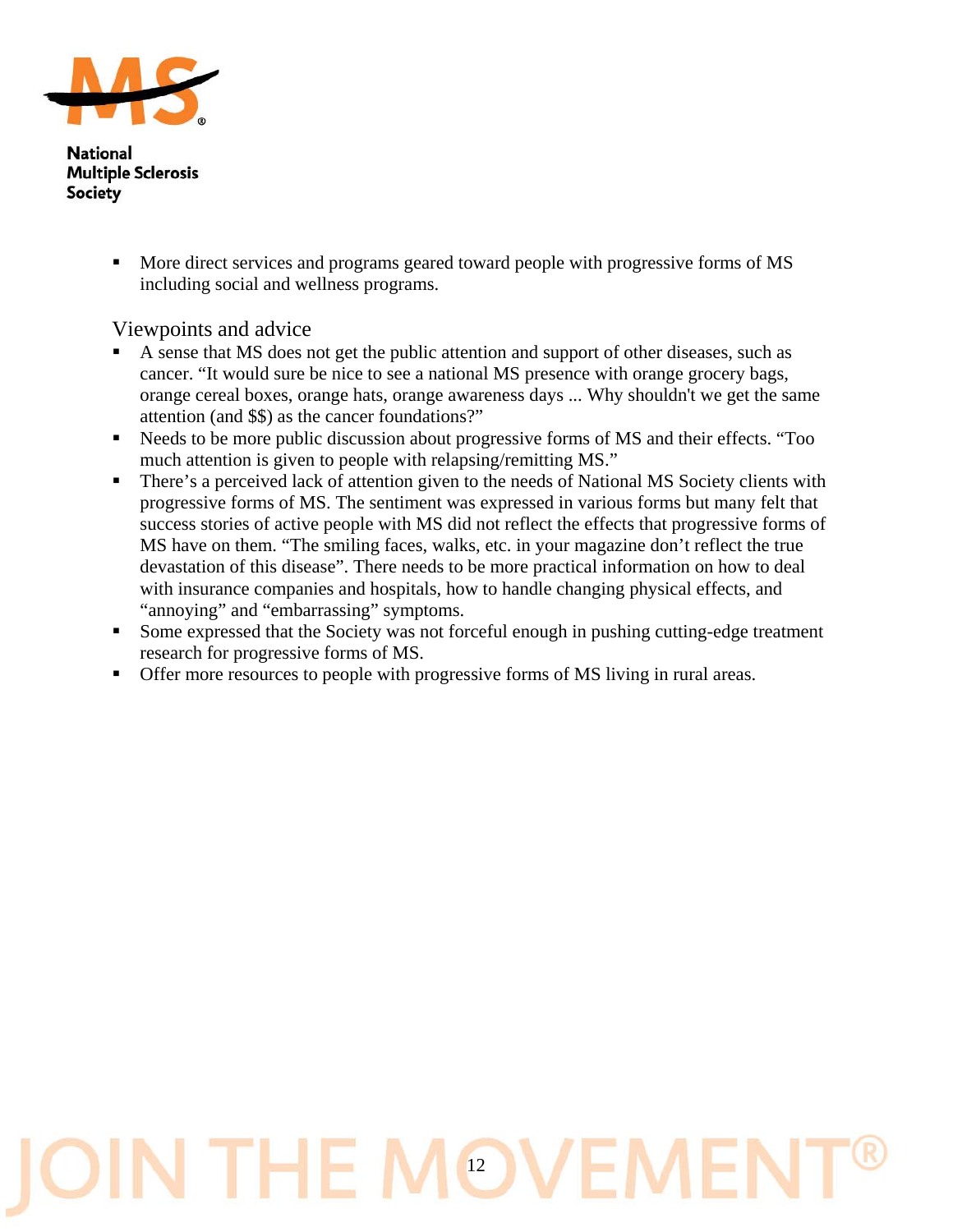

## Ethnic, Gender, Geographic, and Socioeconomic Diversity

#### Process

- $\blacksquare$  Total Responses = 6173
- $\blacksquare$  Who = Ethnic, Gender, Geographic and Socioeconomic Diversity
- How = 203 by phone, 5,970 by online surveys

#### Major Themes to Guide the Strategic Response

- All groups ranked research as the top priority, followed by assistance for daily costs. Individual priorities varied slightly, with most groups ranking at the top either research, assistance, or ensuring that there are doctors and professionals who know about and can treat MS.
- Most groups considered public awareness and support, such as recognition and financial, as important.
- **Many groups stated that there is a need for more medical professionals to have a greater** awareness of MS or there was a "shortage of qualified doctors."
- Job loss was a consistent theme among groups and especially important to men who noted they were no longer able to "provide for their family."

#### Compelling ideas, messages, and perspectives

- Females were more willing to see the positives or "bright" side and seek more social and family support. Men had highest number of "angry" comments.
- Family issues, such as the effect MS has on financial stability, were a common theme among all groups.
- Need for more social activities for people with MS and their families.
- Assistance with basic living requirements such as affordable and accessible housing and transportation, in additional to financial support were consistent among all groups.
- Need more summer programs for teens and respites for parents with MS and/or with kids with MS.
- The Society web site is a good source for information and overall received positive comments on content and usefulness.

#### Viewpoints and advice

THE

 Some groups felt they were underserved and that the Society was an "exclusive club for those with means."

13

Some complaints about the Society's support of embryonic stem cell research.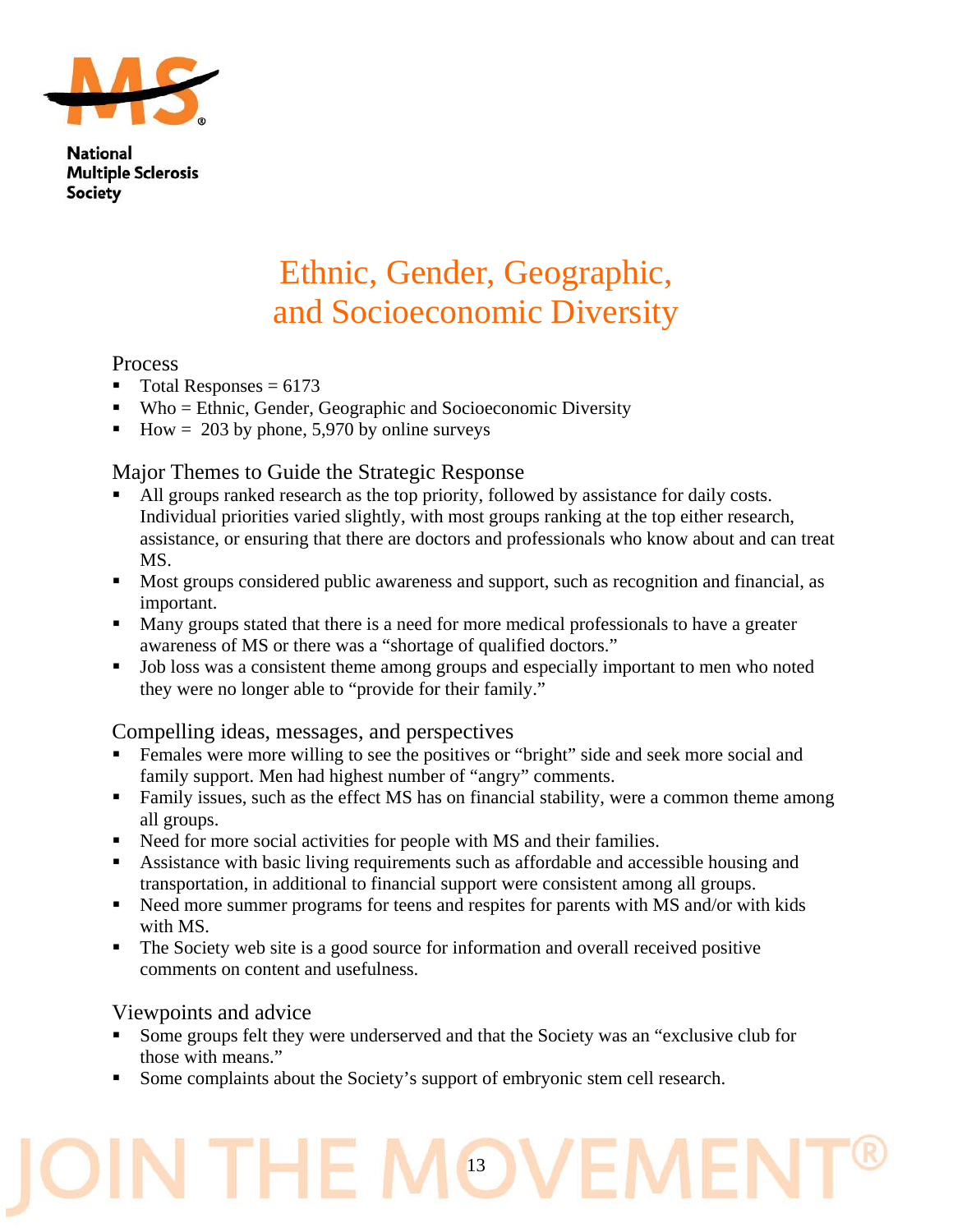

- "The Hispanic/Latino community is very heterogeneous, and we need to be sensitive to different perspectives, national origins, religions, education, and dialects."
- "Tries to do everything itself, little real collaboration with other disability organizations, not too much support for long termers with MS and progressive types."

### IN THE MOVEME R IÕ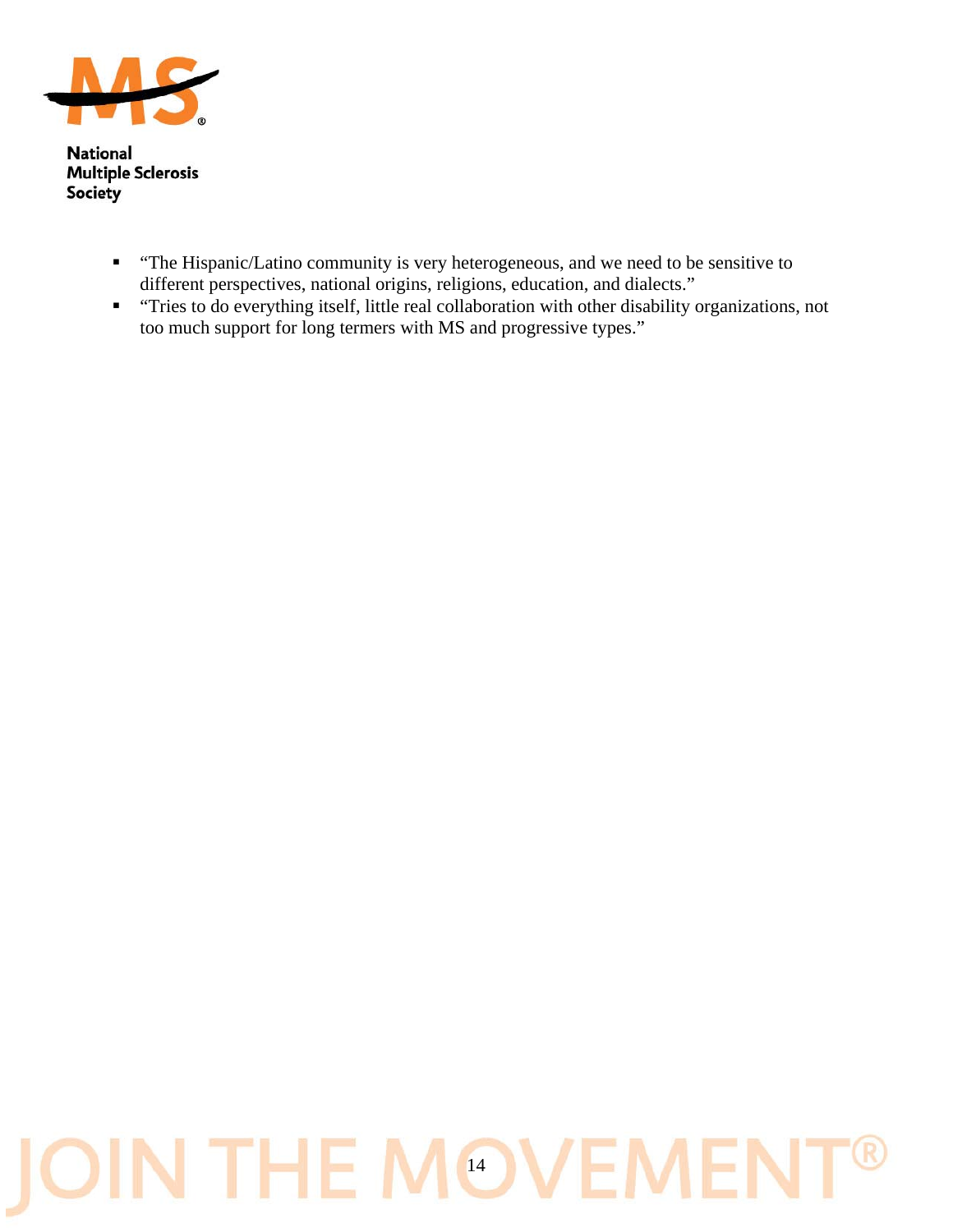

## Family, Friends, and Caregivers

#### Process

- $\blacksquare$  Total Responses = 1,747
- Who = Individuals from diverse backgrounds, including scholarship recipients, caregiver self-help groups, National Family Caregivers Association, and personal outreach at chaptersponsored programs for families.
- $\blacksquare$  How = 70+ phone and in-person interviews, two focus groups, and online survey.

#### Major Themes to Guide the Strategic Response

- Overwhelmingly, fund more research. Focus on a cure, followed by treatments to reverse damage and prevent the risk for future generations.
- **Provide family, friends, and caregivers with direct assistance for relief from both financial and** emotional devastation.
- Help keep people with MS living at home whenever possible.
- The impact of the disease is far reaching teenagers as caregivers, impact on marriages, aging parents carding for adult children with MS, and more. Help provide a better quality of life for *all* people, *all* roles, *all* ages touched by MS.

#### Compelling ideas, messages, and perspectives

- Overwhelming financial impact. Impoverished by the disease. Loss of income, loss of career, debt, treatment cost, home modification cost, insurance co-pays, deductibles, and lack of coverage.
- Overwhelming emotional impact on the person with MS and the caregiver. Most common feelings/reactions include isolation, heartache, grief, worry, anger, frustration, fear, exhaustion, loneliness, helplessness. Also, expressed was gratitude, guilt, anxiety.
- Overwhelming personal, household, transportation, financial, and other responsibilities, with "no relief in sight."
- Need appropriate, affordable, dependable home health care resources.
- Need clear and consistent help navigating the system, including Social Security, Medicare, Medicaid, insurance coverage, local and state programs, and other health care systems. For those seeking long term care, most cannot find age-appropriate and MS-knowledgeable options.
- Need affordable, accessible coverage, with no pre-existing conditions. Coverage is inadequate, expensive, inflexible, and tied to full-time employment. Need access to occupational, physical, and mental health therapy.

## N THE I 15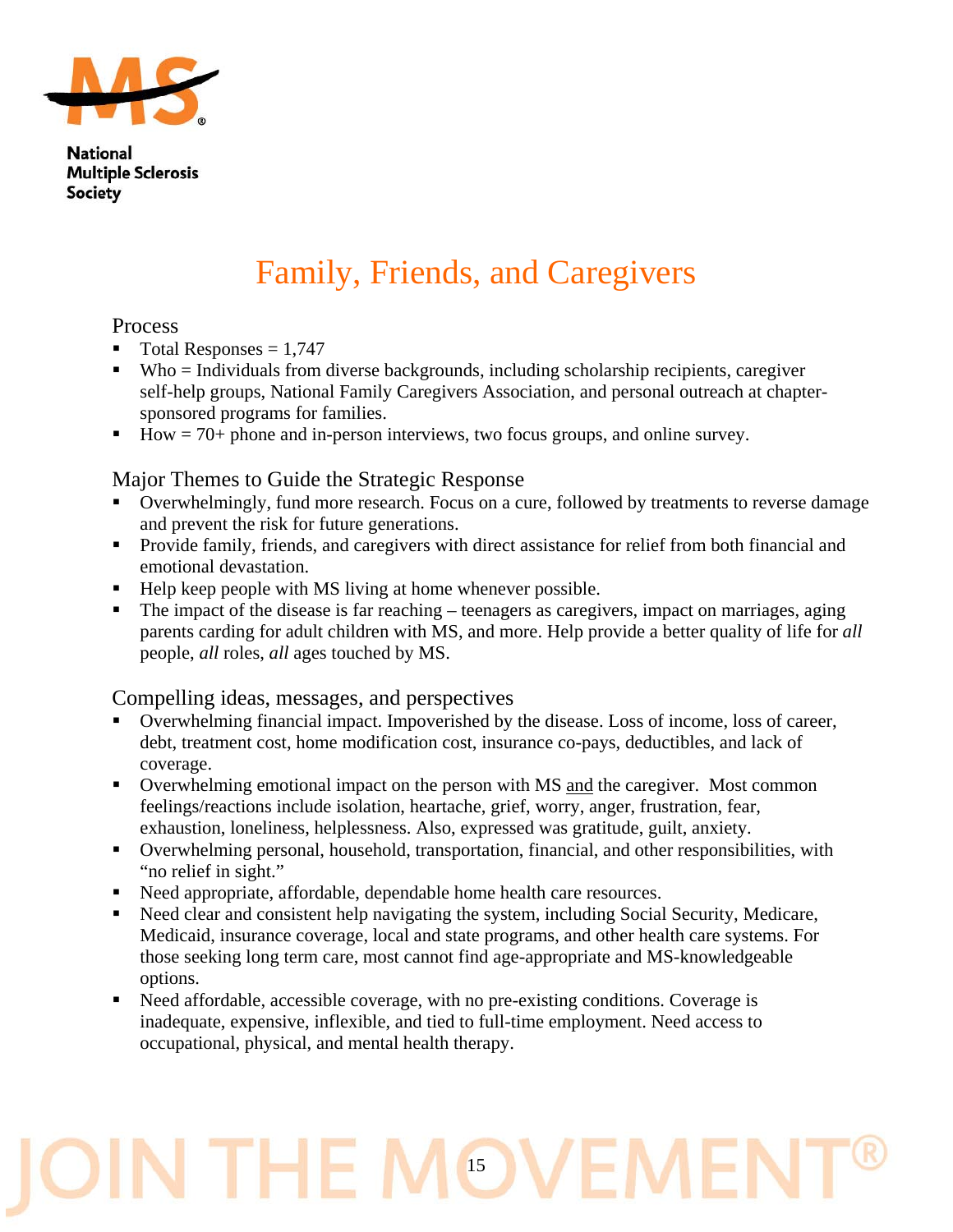

> Need clear and consistent guidance on Society programs and services. This audience mentioned many needs (financial assistance, marital support, education, assistance navigating healthcare systems, etc.) that the Society/chapter could already provide.

Viewpoints and advice

- Many expressed willingness to help. This audience clearly wants the Society to engage them in meaningful ways. However, they receive excessive mail and e-mail. And they feel constant pressure to donate and guilty when not able to. "We're giving all we can."
- **People with Primary Progressive MS "feel forgotten." Need more personal attention, more** resources, more supports, more treatment, and more services.
- Need additional online tools on accessibility info, resources, and networking groups.
- High staff turnover and "focus is changing constantly." Need to be responsive calls not returned, volunteers not thanked, issues not followed up on.
- Some have been inspired to be more involved with activism. Need to better engage clients, get them to take greater stake in their care, and move their agenda forward. Need to "empower them to engage the decision-makers in their lives."

## IN THE MOVEN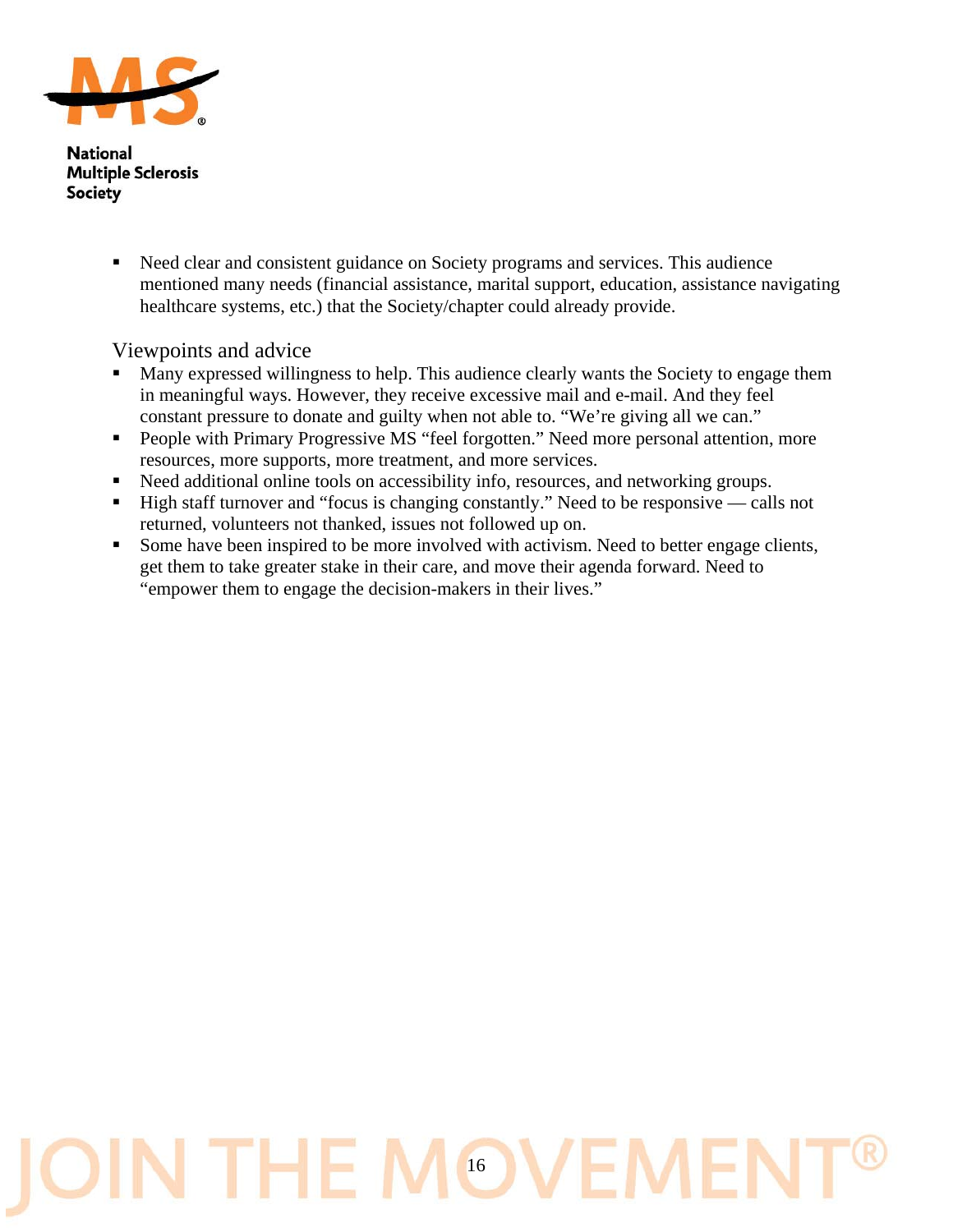

## Healthcare and Other Providers

#### Process

- $\blacksquare$  Total Responses = 130
- Who = Healthcare and Other Providers
- How = One in-person, 124 online, and 5 phone surveys conducted. Surveys were emailed but also an in-person discussion was held with the Clinical Affiliation Review Committee and a phone conference held with the Pediatric MS Centers of Excellence Steering Committee.

#### Major Themes to Guide the Strategic Response

- Low reimbursement rates reduce the quality of care throughout the disease course.
- Need more access to legal and financial aid from those with knowledge and/or expertise in disability and chronic illness. Comments related to the challenges of people with MS note frequent financial and legal problems.
- Overwhelmingly, research ranked highest in importance, followed by assistance to help people cope with the daily costs, and then ensuring that there are more doctors and professionals who understand and can treat MS.
- Need more and improved long-term care options as well as better access to mental health care and rehabilitation.

#### Compelling ideas, messages, and perspectives

- Need better insurance options for people with MS. "It is painful and frustrating to try to provide high-quality, comprehensive care to patients who are underinsured or uninsured."
- A couple comments referred to treating people with MS as "eye opening." "As a health care provider, treating people with MS has allowed me to develop a treatment philosophy based on looking at the whole person, not just the disease."
- Too many insurance company hurdles for people with MS to navigate. These hurdles can cause interruptions in treatment and waste the time of healthcare professionals.
- Society services and activities vary too much between communities. There has been a disparity across the Society in terms of levels of staff expertise, dependency on the local pharmaceutical reps, and quality of client programming/education.
- Need improved community access, including public transportation.

#### Viewpoints and advice

 "The MS population with severe disabilities is invisible to the world at large and does not receive enough attention from the Society."

## N THE M 17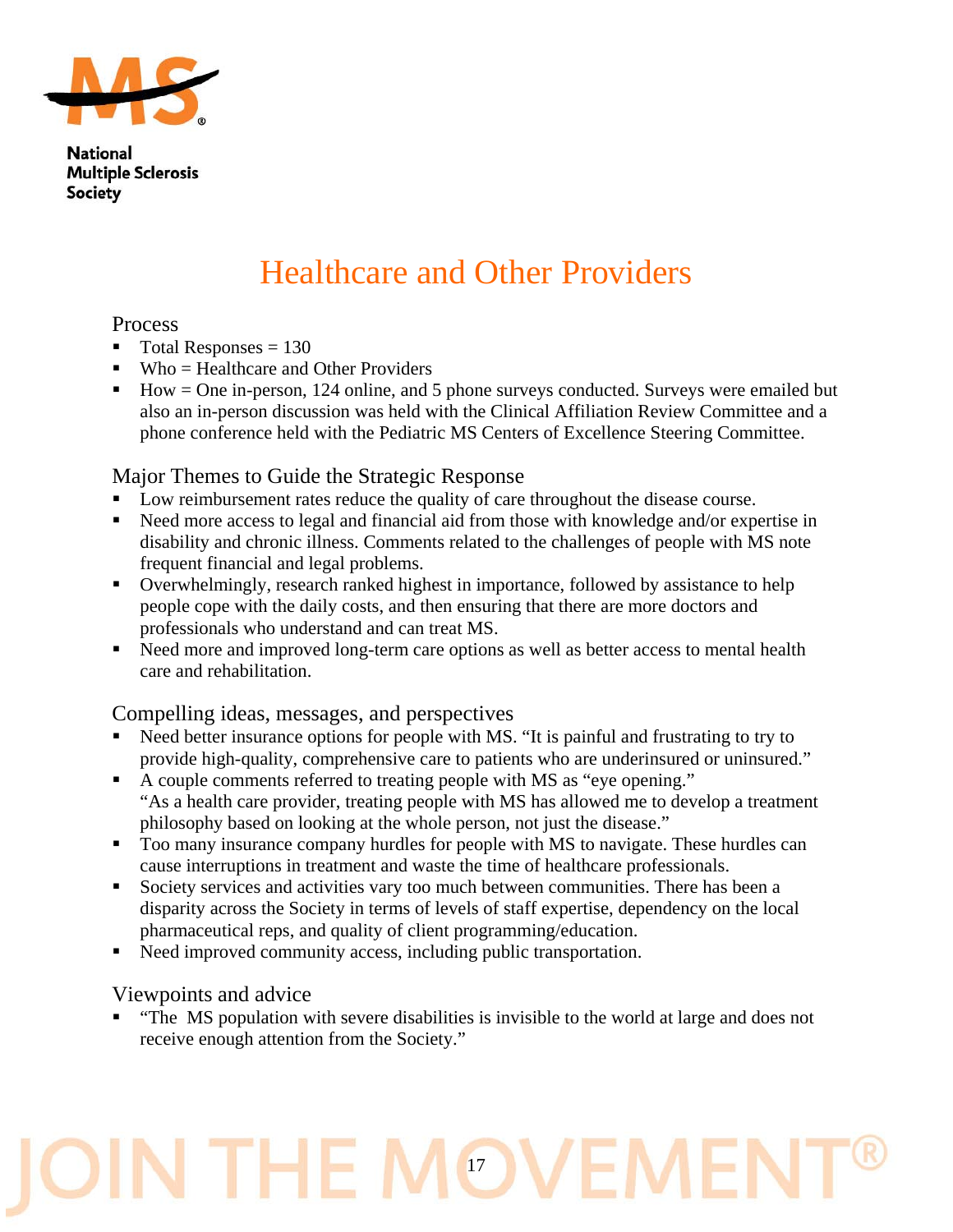

- "I do not think the Society needs to be everything to everyone with MS. There needs to be better local and federal support for all of chronic illness care, not only with MS."
- Because people with MS and their families often experience financial difficulties and loss of employment, there is a need for more vocational rehabilitation opportunities.
- Those who have had little success interacting locally tend to feel that the Society is less effective and less helpful than it could be.

## IN THE MOVEM  $\cup$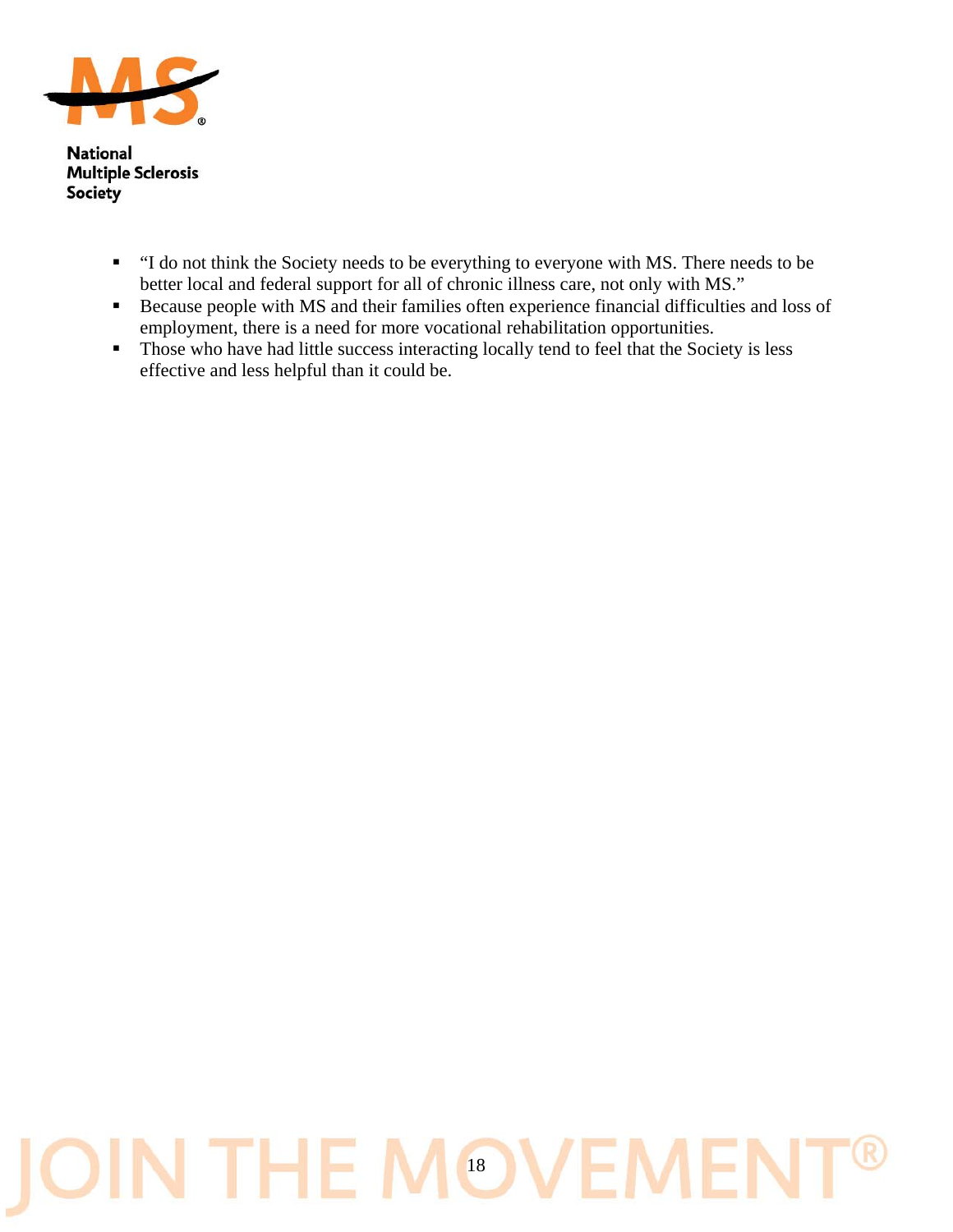

### MS Researchers

#### Process

- $\blacksquare$  Total Responses = 108
- $Wh_0 = MS$  Researchers
- $\blacksquare$  How = Two in-person, 106 online surveys. The in-person surveys were conducted in a small group setting. Of note, 40% of respondents indicated they were MS Researchers when in fact, they were individuals living MS.

#### Major Themes to Guide the Strategic Response

- Concern that the Society isn't allocating enough funding toward research at a time when science is moving forward at an accelerated pace.
- Many stated that the limited funding for research has been challenging to keep the labs going and feared that it could lead to many MS scientists leaving the field.
- Overwhelmingly, concern that new researchers and neurologists are not attracted to the field of MS research, which could lead to a future "gap." Many were very worried about the future of MS research due to the lower budget allocation toward MS research.
- **Many say that knowing people with MS gives their professional life direction and has deeply** affected them.
- Overwhelmingly, the need for more research with funding for the prevention, treatment and cure of MS ranked highest in resource allocation. The gap between that and the second ranked focus – assistance for daily expenses – was substantial.

#### Compelling ideas, messages, and perspectives

- Top three challenges expressed by many: find the cause of MS and understand the progression, translate genetic findings to etiological consequence, and identify biomarkers.
- Need more research to determine why MS is more common among women.
- Need more research on the progressive forms of MS.
- The responses to a question relating to individual experiences with the Society ranged form "outstanding" to "very positive interaction."
- A greater understanding of the disease, such as identifying features of early MS, is critical and requires more research.

#### Viewpoints and advice

 Research only accounts for 20% of the Society budget. "This would come as a shock to those who support research and the Society."

## N THE I 19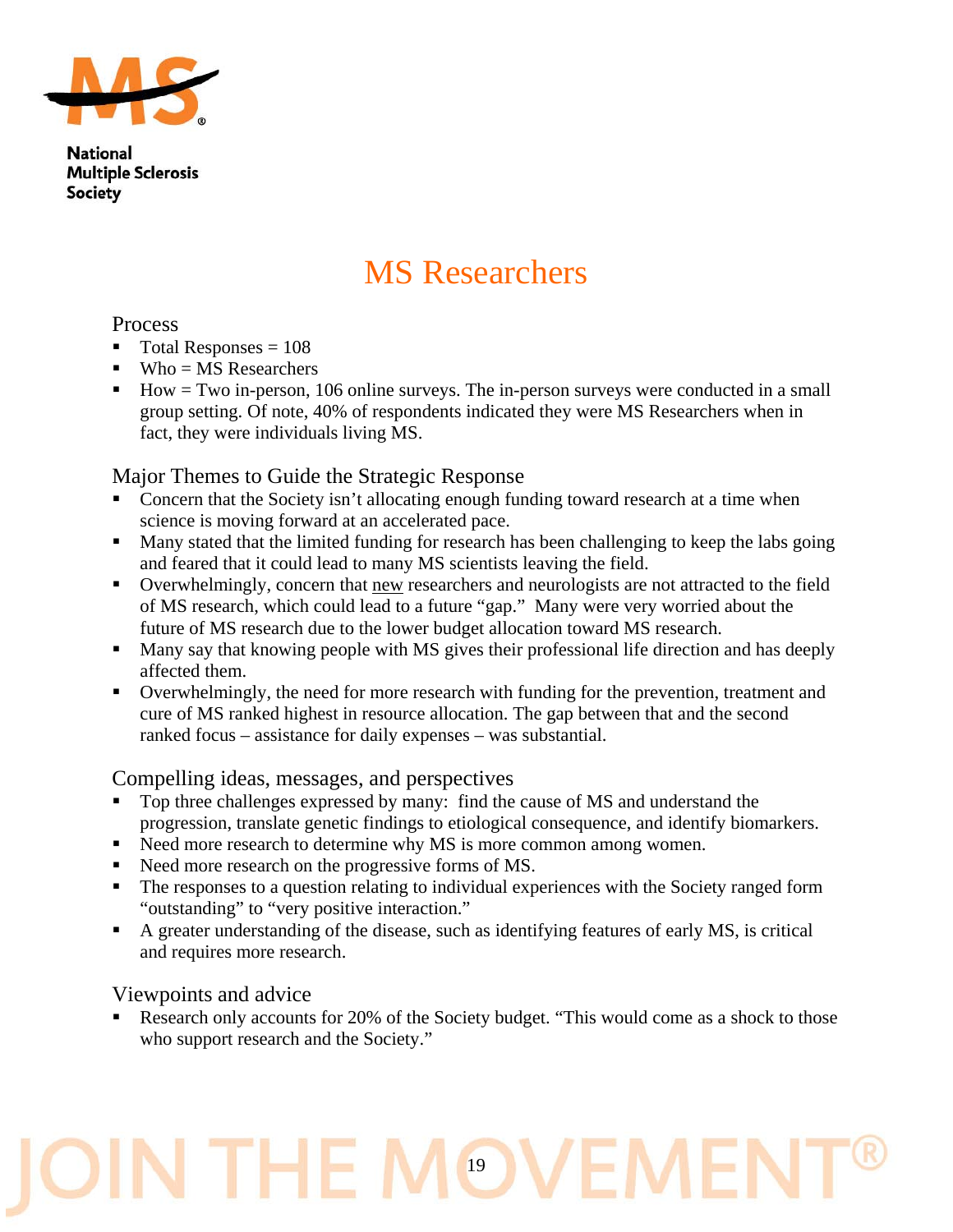

- The perceived shift from research support to home health care, financial assistance, and community based initiatives is a concern. "This could impact research negatively and ultimately impact patients in the long term."
- Many suggested that there should be more direct contact between people with MS and investigators actively engaged in research. Researchers experience with local offices appeared inconsistent - attributed to high turnover and their focus constantly changing.
- The guidelines for supporting research activities are becoming increasingly bureaucratic.

## IN THE MOVEM IO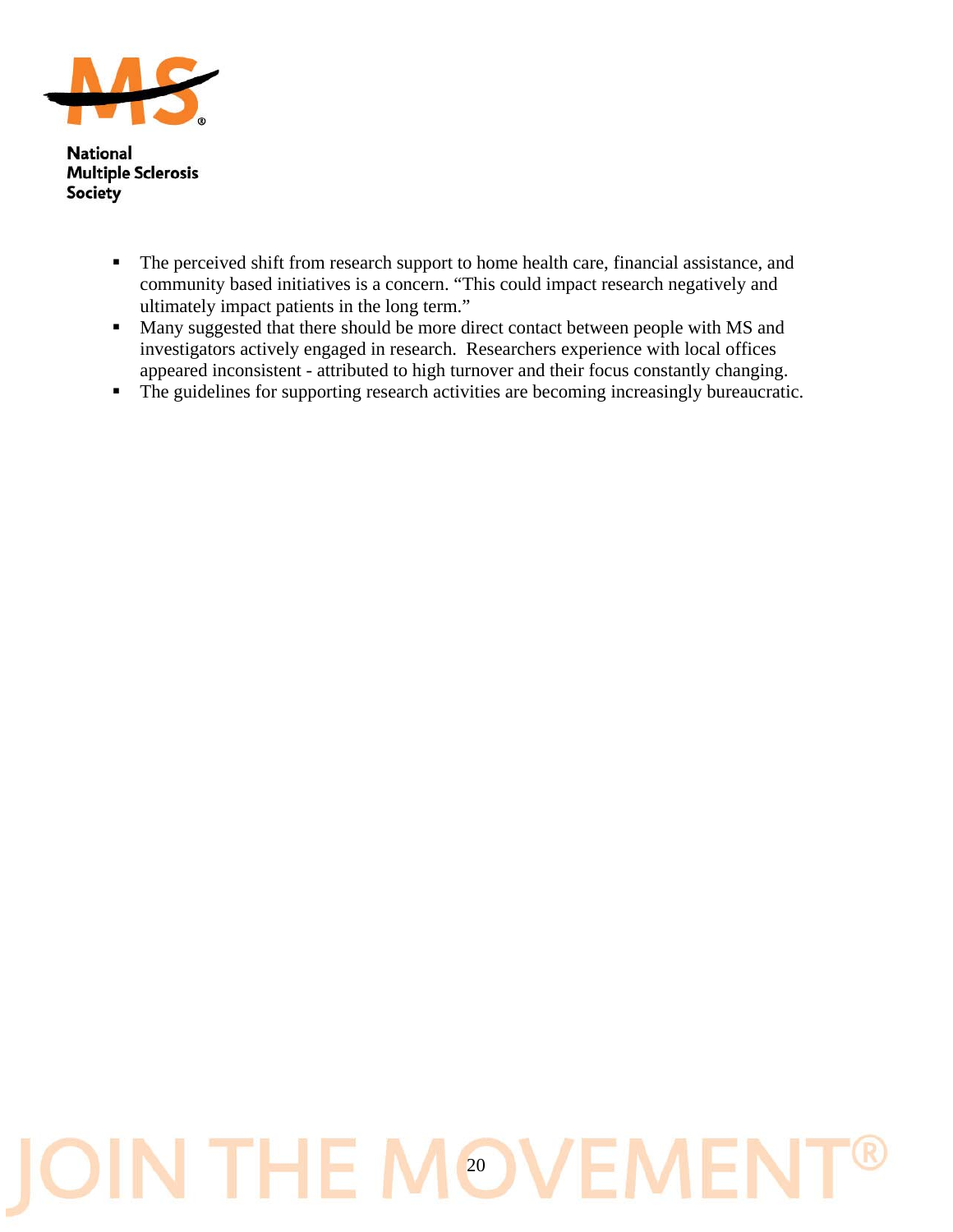

## Online and Other MS Communities

#### Process

- $\blacksquare$  Total Responses = 9157
- $Wh_0 = 0$ nline Audience
- $\blacksquare$  How = 30 in-person 8812 online and 315 phone surveys. Audience reached through enewsletters, Action Alert emails, posting on national home page, and social media channels.

Major Themes to Guide the Strategic Response

- Overwhelming belief in research
- Assistance with medications

**NOTE: As a primary method of collecting information, specific feedback from the online and other MS communities, including blogs, social networks, etc., are largely reflected throughout ALL audience groups.** 

## IN THE MOV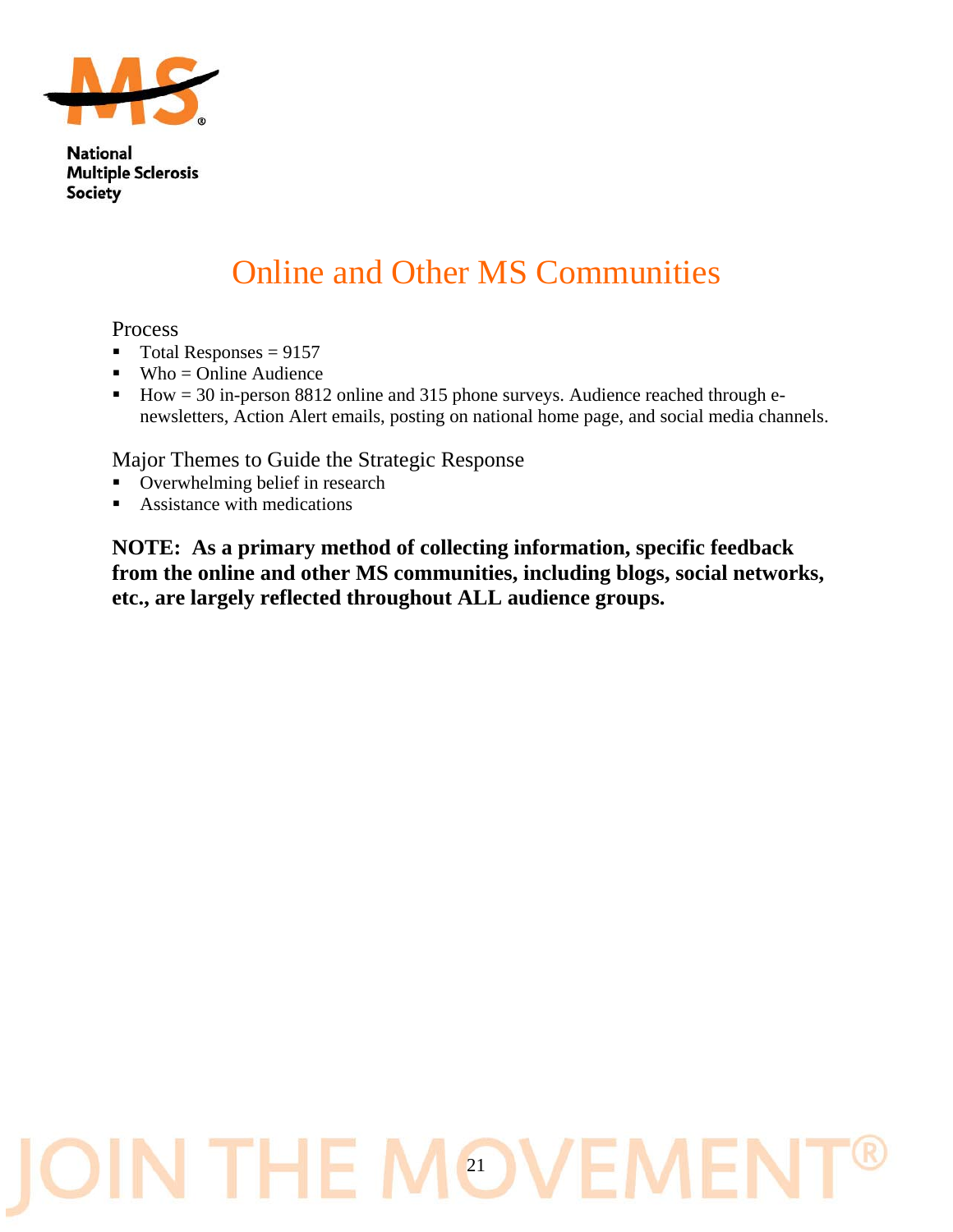

## Government Officials and Staff

#### Process

- $\blacksquare$  Total Responses = 25
- $\blacksquare$  Who = Government Officials and Staff
- How  $= 10$  by phone and 15 in-person surveys.

#### Major Themes to Guide the Strategic Response

- Government relies on nonprofit groups to educate them on issues. The information should be specific and targeted, and the Society needs to spend more time lobbying government officials using data and knowledge of what people with MS need.
- Need to collaborate with other organizations, and consider a central site for all information related to MS. This would lower cost and reduce duplication of services.
- Need more education, resources, and awareness on the affects of the disease and life changes experienced by people with MS.
- MS is financially devastating and there is a need for financial assistance for medications and costs of daily care. A point made was that people with MS should not be forced into poverty because of health care costs and then have to rely on financial assistance.
- The Society is universally held in high regard as a solid informational resource and reliable partner.

#### Compelling ideas, messages, and perspectives

- Biggest need is electronic medical records.
- Lack of government programs and services are a barrier to getting help. Need to build a knowledge base of district workers.
- **HIPPA and ADA laws that ensure privacy and non-disclosure.**
- In NIH noted that increasing recruitment and/education on clinical trials may create more opportunities for scientific research.

#### Viewpoints and advice

- Society needs a strong public information campaign and to spend more time lobbying.
- Newsletters and one or two meetings a year to update on issues and priorities.
- **Look to Christopher Reeve Foundation for examples of good partnerships.**
- Government needs to make disability process less cumbersome. Work with Social Security Administration to improve on current system.

## J THE. 22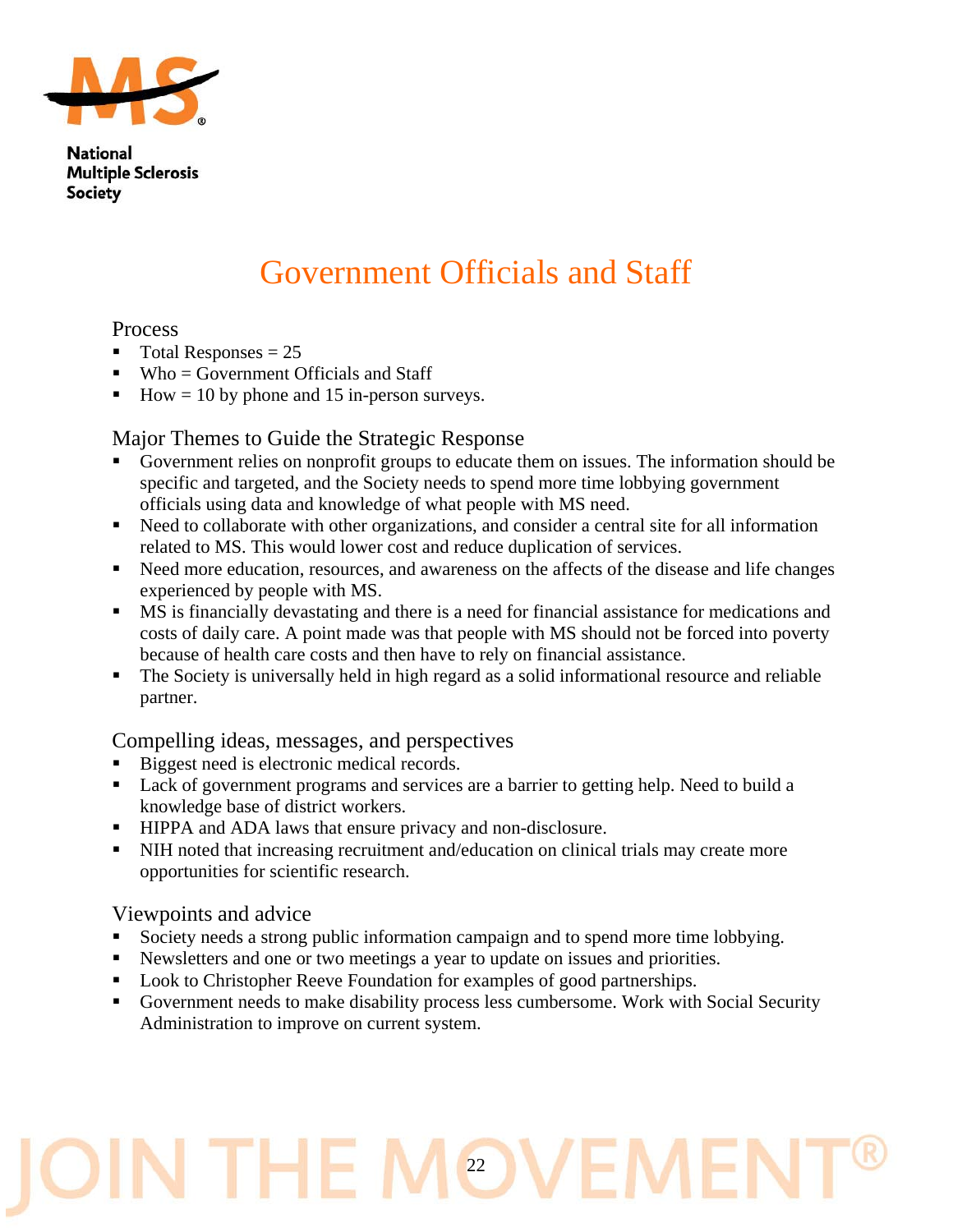

### Grassroots Activists

#### Process

- $\blacksquare$  Total Responses = 1,108
- $\blacksquare$  Who = Grassroots activists
- How  $= 22$  by phone and 1,086 online surveys.

#### Major Themes to Guide the Strategic Response

- Financial impact due to loss of employment, cost of medications, and health care. Need more assistance.
- Need emphasis on finding the cause and a cure for MS.
- Need for better accessibility in public places, buildings, and homes.
- More information, research, and treatments are needed for progressive forms of MS.

#### Compelling ideas, messages, and perspectives

- Want more access to rehab therapies and medications that are easier to tolerate.
- Provide a 24-hour a day information hotline.
- Increase in public awareness or MS. This includes more information shared with employers regarding the affects of MS.
- Work directly with schools to educate healthcare students on MS and interest them in advocacy efforts. Many people who are involved in advocacy consider it a positive experience.

#### Viewpoints and advice

- "Hate the 'moving' language and campaign. Feel beaten with this message."
- "Staff cutbacks at local chapters and mergers are affecting services to clients and advocacy efforts."
- Need to send frequent updates on new programs and/or resources.

## N THE I 23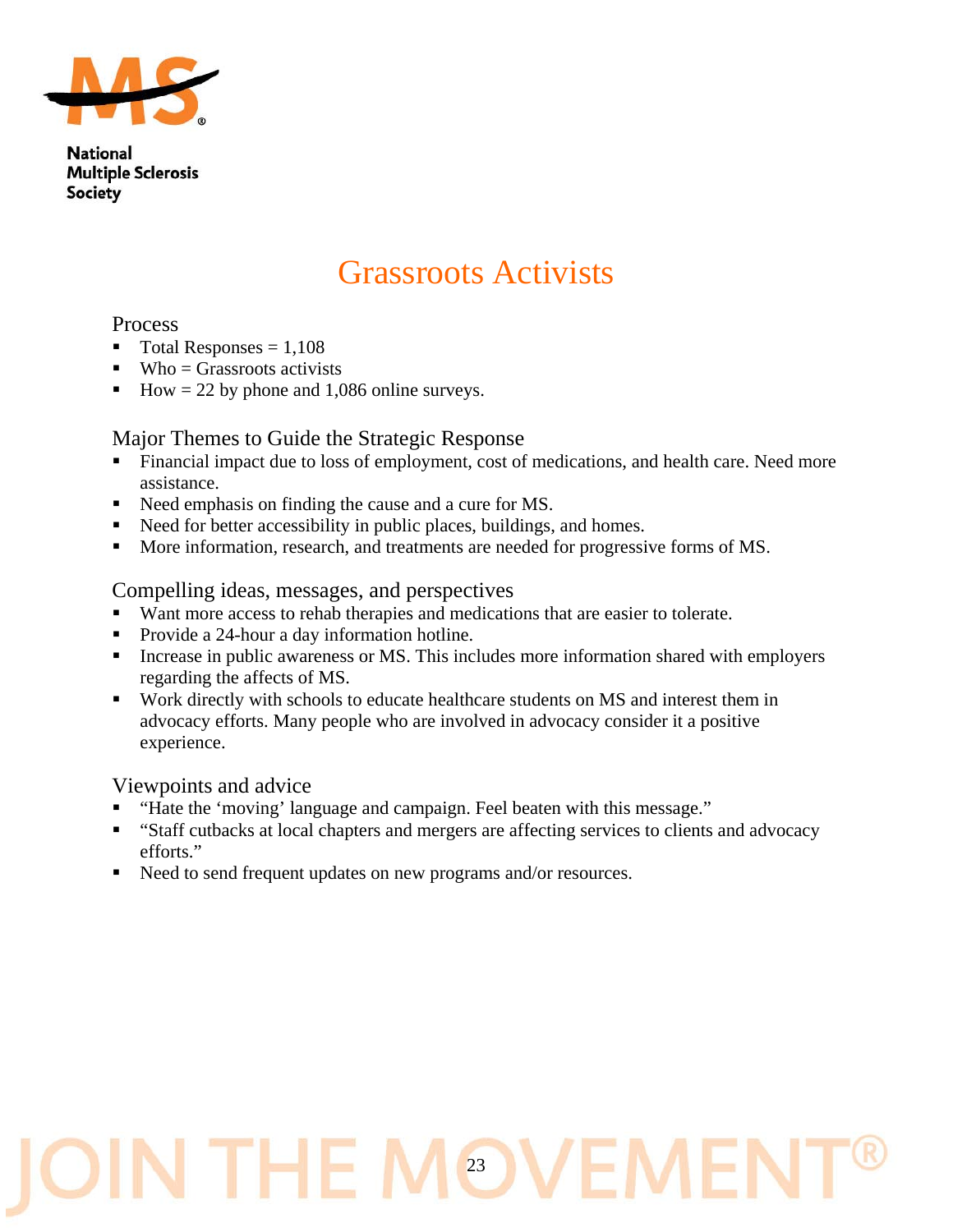

### Major Donors, Fundraisers, and Event Participants

#### Process

- $\blacksquare$  Total Responses = 2019
- Who = Major donors, fundraisers, and event participants.
- How =  $1,974$  online and 45 phone surveys.

#### Major Themes to Guide the Strategic Response

- Difficulty adjusting to diminution of independence and/or reliance on others for assistance. Overarching theme of fear, uncertainty, and loss.
- Essential health requirements: affordable and available insurance, more comprehensive MS specialty care, research advancements toward oral drugs and progressive MS.
- Understanding the disease. Relentless frustration in the lack of understanding and knowledge about the disease in both the medical community and general population.
- MS is expensive and we need help. Financial assistance with: medical both medicine and equipment costs as well as living expenses.
- Don't neglect the positive: diagnosis can and does lead to new friends, personal achievements life changes, and blessings.

#### Compelling ideas, messages, and perspectives

- A majority feels proud of their Society involvement and strongly supports the efforts. People are vocal about being available and willing to help and or participate further.
- Need more information on MS for healthcare professionals and those newly diagnosed with MS.
- Need more health centers with "multiple specialties" and a staff of doctors and healthcare professionals with a focus on MS care and treatment.
- Need more done to help people with secondary progressive MS. "We NEED your help to STOP our progression."
- Continue the positive and motivational messages
- Overall healthcare reform was a common theme i.e. cost, availability.

#### Viewpoints and advice

Too many requests by the Society for donations. "All I ever get from NMSS are requests for more money."

24

There is a lack of access to support in rural locations.

J THE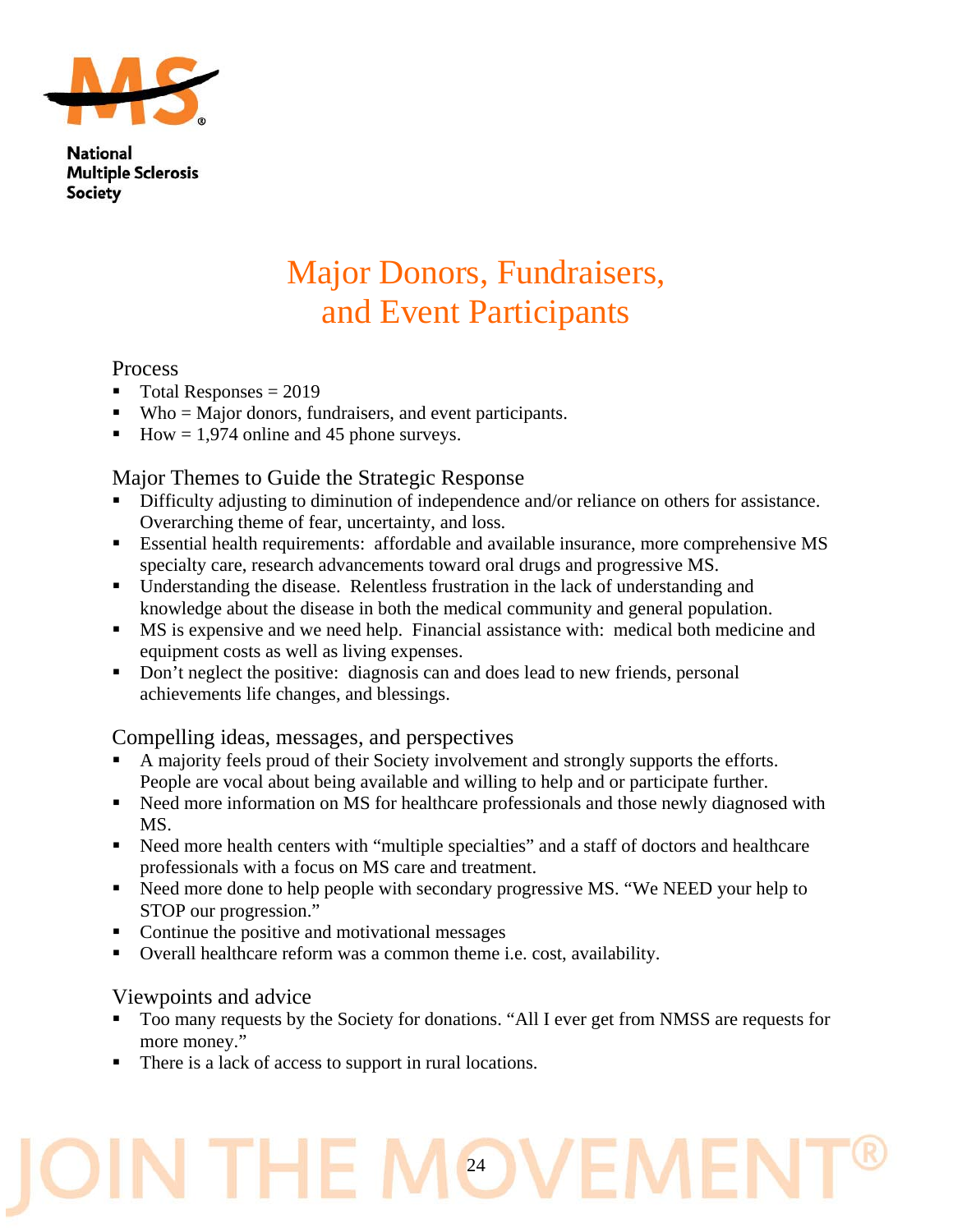

- "If the MS society has to put us all in a pool to lower the costs, that would be great. NOT a government run health care program."
- "The Society should form coalitions/collaborate with other organizations."

## **JOIN THE MOVEME**  $\mathbb B$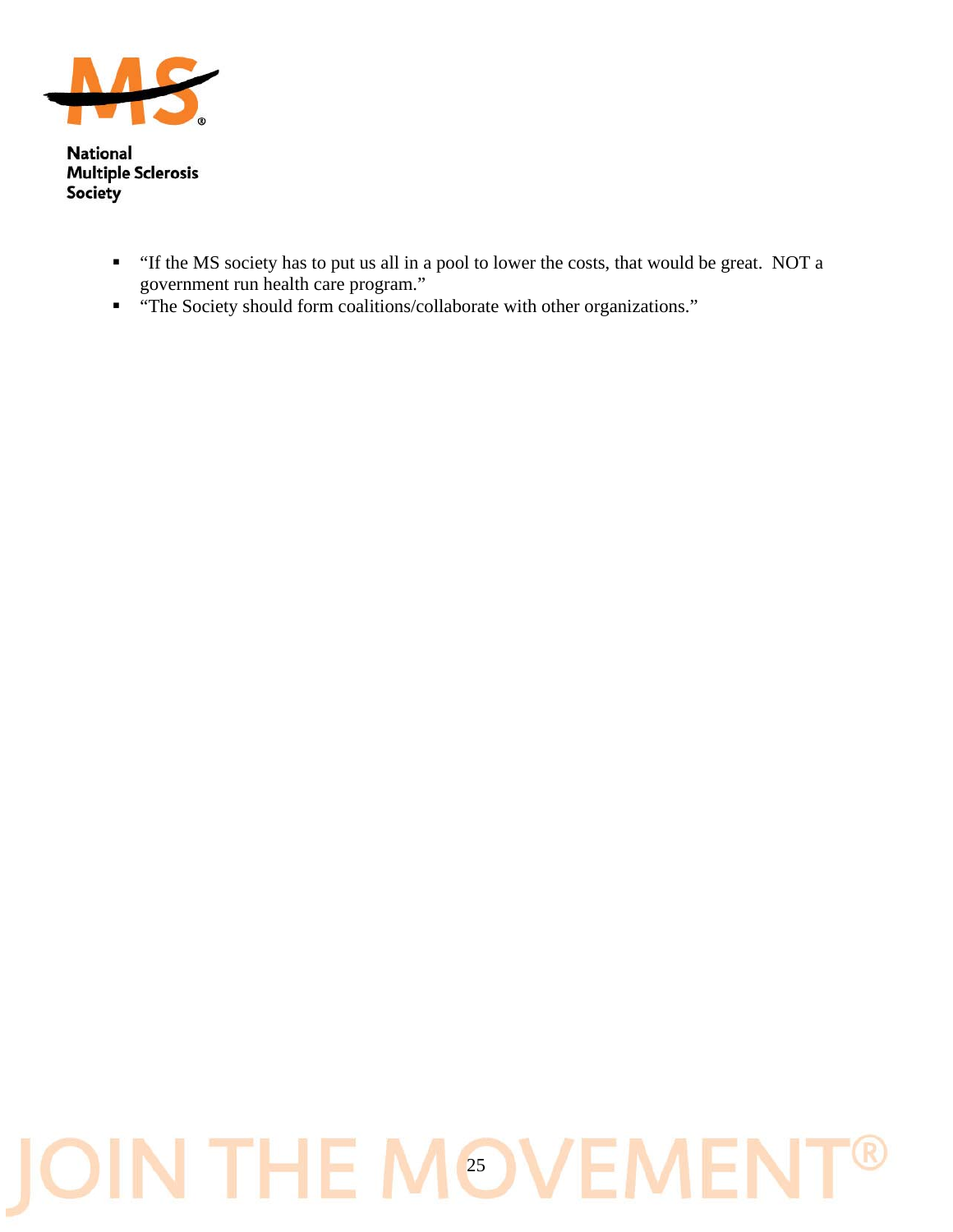

## Related Nonprofits

#### Process

- $\blacksquare$  Total Responses = 29
- $\blacksquare$  Who = Related nonprofits, which includes organizations of which the Society is a member, share similar missions/peer organization, other MS organizations, and local collaborative organizations.
- How = 29 by phone

#### Major Themes to Guide the Strategic Response

- MS research and advocating to help people cope with the daily costs of MS ranked at the top of the level of importance, followed by information and education resources, with public awareness following.
- The Society is an efficient and effective organization.
- The next five years will see an increase in competition for research dollars and donations, reevaluation of business models, and need to collaborate/cooperate with other nonprofit and governmental agencies. Health care reform will set the tone.
- Dealing with long-term chronic issues will continue to be the focus.

#### Compelling ideas, messages, and perspectives

- The Society reaches a high percentage of people with MS and is a credible source of information about the diagnosis, treatment, and cure for MS.
- The Society's web site is one of the best among nonprofit voluntary health organizations.
- Excellent leadership, quality staff, and volunteers.
- Collaborative organization, easy to work with, and highly respected.
- Mission remains "out in front" and focused.

#### Viewpoints and advice

- Though informative, the Society sends out too much email.
- "Buttoned down, strong staff, steady, but not innovative or cutting edge."
- Nonprofits need to "stop doing outdated services and focus on changing treatment paradigms and options for people with diseases."
- As competition for resources increases, nonprofits need to pull together, partner on common issues of interest, and open up dialogue between all levels of the organizations.

## J THE. 26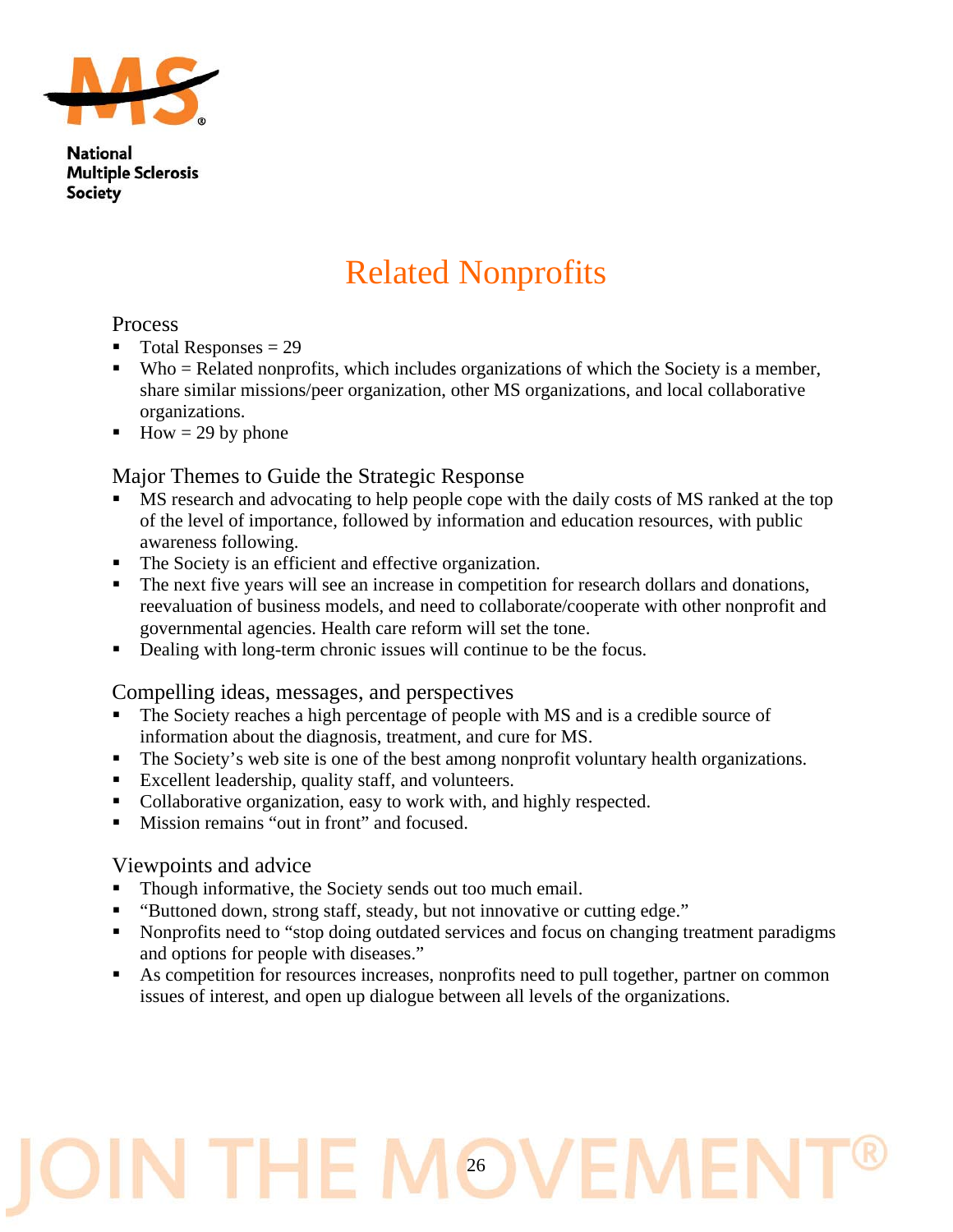

## Media

#### Process

- Total Responses = 50
- $Wh_0 = Media$
- How = 10 phone and 40 online surveys.

#### Major Themes to Guide the Strategic Response

- There were several respondents who indicated that they have MS or a loved one/close person in their life has MS.
- Need better awareness for the general public and healthcare professionals to help people living with MS.
- Need more information for people newly diagnosed.
- The Society is a helpful resource for information and support.

#### Compelling ideas, messages, and perspectives

- Frustration with the limitations they or their friends with MS face.
- Overwhelmingly, there is a need for more MS research.
- From those with MS, a general sense of having to "slow down" and to refocus, rebalance, and reprioritize parts of their lives.
- Maintaining healthcare insurance is a consistent concern, especially for those who can't work.
- Some people with MS have benefited from a MySpace page for people with debilitating conditions.
- Most journalists have had a positive experience and find the Society very resourceful.

#### Viewpoints and advice

- The tagline "Join the Movement" only makes sense if you're familiar with the disease.
- "The MS society is great at PR. Everyone is aware that you are there your name recognition is vivid but your effectuality isn't."
- "We need to learn how to live with MS. We are too dependent on doctors and other professionals."
- Need more resources on how to maintain a good quality of life.
- Need a spokesperson that is a "real" person and can relate to "ordinary" people.

## 27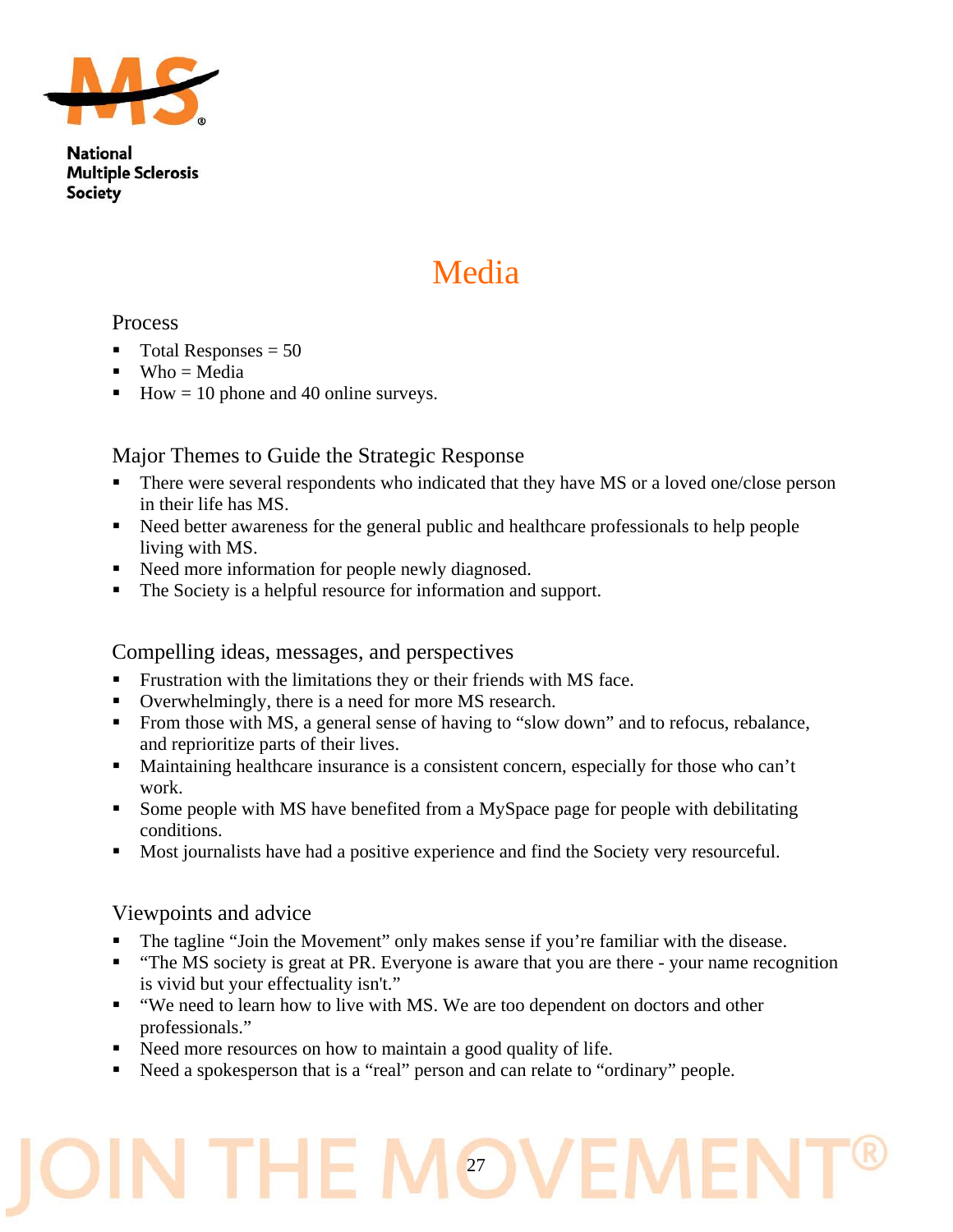

## Employers

#### **Process**

- $\blacksquare$  Total Responses = 25
- $\blacksquare$  Who = Employers
- How = 25 online surveys. Found resistance to scheduled interviews.

#### Major Themes to Guide the Strategic Response

- Overwhelmingly, MS research ranked highest in priority followed by assistance for the daily costs, and then increased public awareness and understanding of the effects of MS.
- **Many responses were focused on repositioning the Society as "thought leaders" and** "innovators" in the nonprofit sector.
- Need more education on MS and its effects on people. This was expressed as a need for education within the public realm, but also for employers.
- Expansion of public education, identity of the Society, and "marketing" or outreach efforts.

#### Compelling ideas, messages, and perspectives

- Expand hiring practices to include "non traditional" hires. "Characterize the type of person the Society is looking for" and offer incentives in terms of compensation.
- Need to "ride national wave of volunteerism" and consider piggy backing on local and national public information campaigns. Focus on the "tangible effects of working with the Society" that is experienced by volunteers.
- Need improved awareness on what the capabilities are of people with MS. "Public needs to know what it's like working with someone with MS."
- Need to think differently about solving problems.

#### Viewpoints and advice

- Need to clarify outreach message to employers: is the Society asking for help or offering help? Can a meaningful partnership between nonprofit and private exist?
- There is concern over the effect an employee with MS might have on productivity.

## N THE I 28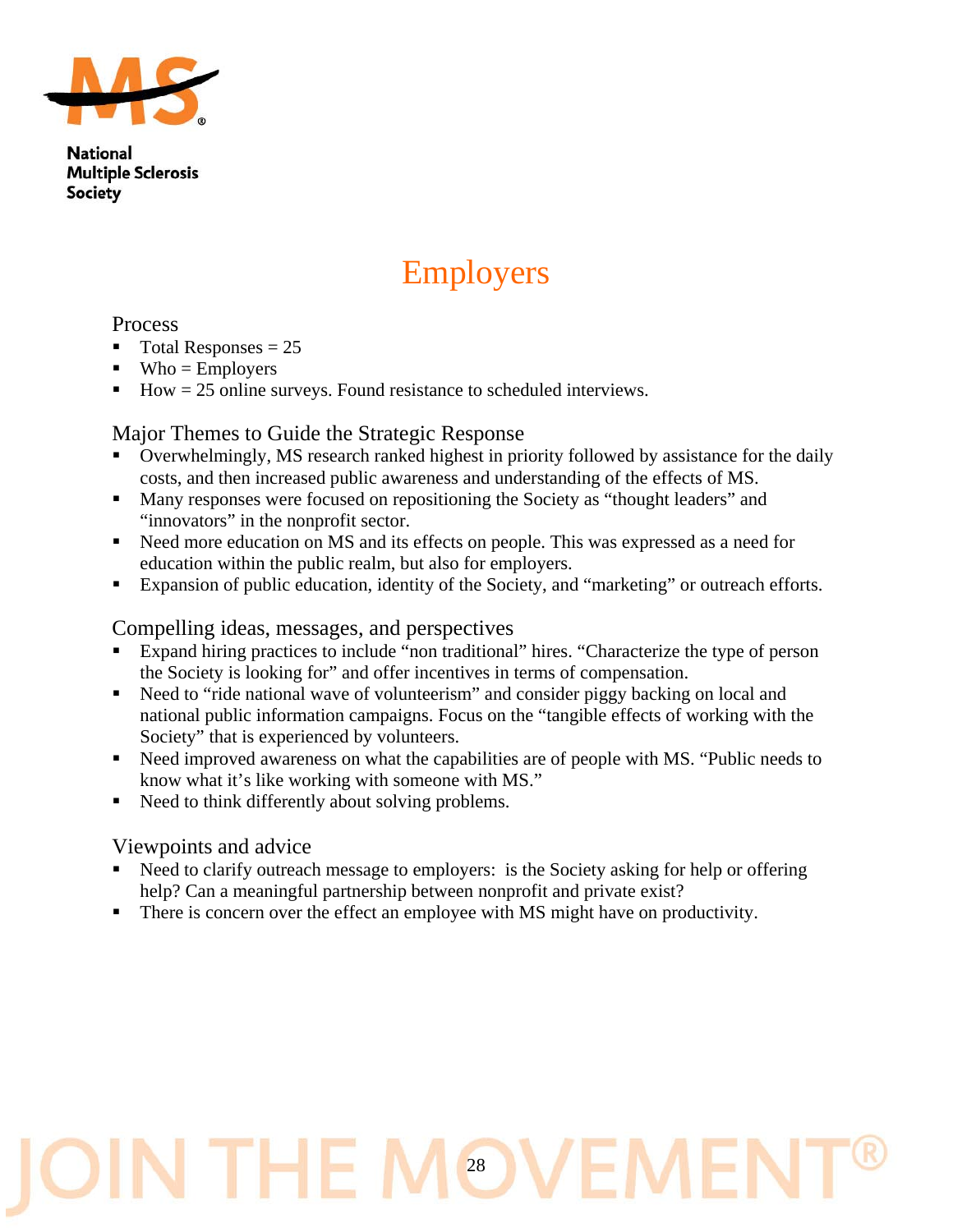

## International MS Organizations

#### **Process**

- $\blacksquare$  Total Responses = 21
- $\blacksquare$  Who = International MS Organizations
- $How = 10 by phone and 11 online surveys. A custom survey was created with an invitation.$ to provide feedback extended by the Multiple Sclerosis International Federation (MSIF) to all member societies.

#### Major Themes to Guide the Strategic Response

- Advocating with government officials about issues faced by people with MS ranked highest in importance followed by the need to ensure more doctors and healthcare professionals understand and can treat MS, and then improving public awareness about MS and its effects.
- Need for pooling of information among countries and organizations. Many countries especially developing countries – lack the information or the resources to provide information to people with MS, healthcare professionals and the public. This was focused on information, practices, etc., available through the Society.
- Access to care and medications is limited in many countries, especially developing countries. Need to share information available through the Society and other organizations and find ways to disseminate.
- Quality of life for people with MS is particularly low in countries with limited financial resources, information, and professional medical care.

#### Compelling ideas, messages, and perspectives

- The Society should continue championing World MS Day, such as sharing expertise and being ambassadors for the global initiative, especially with countries who have not been so active.
- Because some countries do not have high incidence of MS there is less recognition of the disease and less established support for the MS organization.
- Some countries report needing an online support community for people with MS.
- Establish exchanges for professionals from around the world to come to the U.S. to learn how to structure their MS Centers. Also, match individuals and chapters with other societies.
- Need to persuade member organizations that don't raise as much money for research to start doing so.
- **People have a difficult time knowing which organizations and medical advice (and** treatments) to trust for advice.

## J THE I 29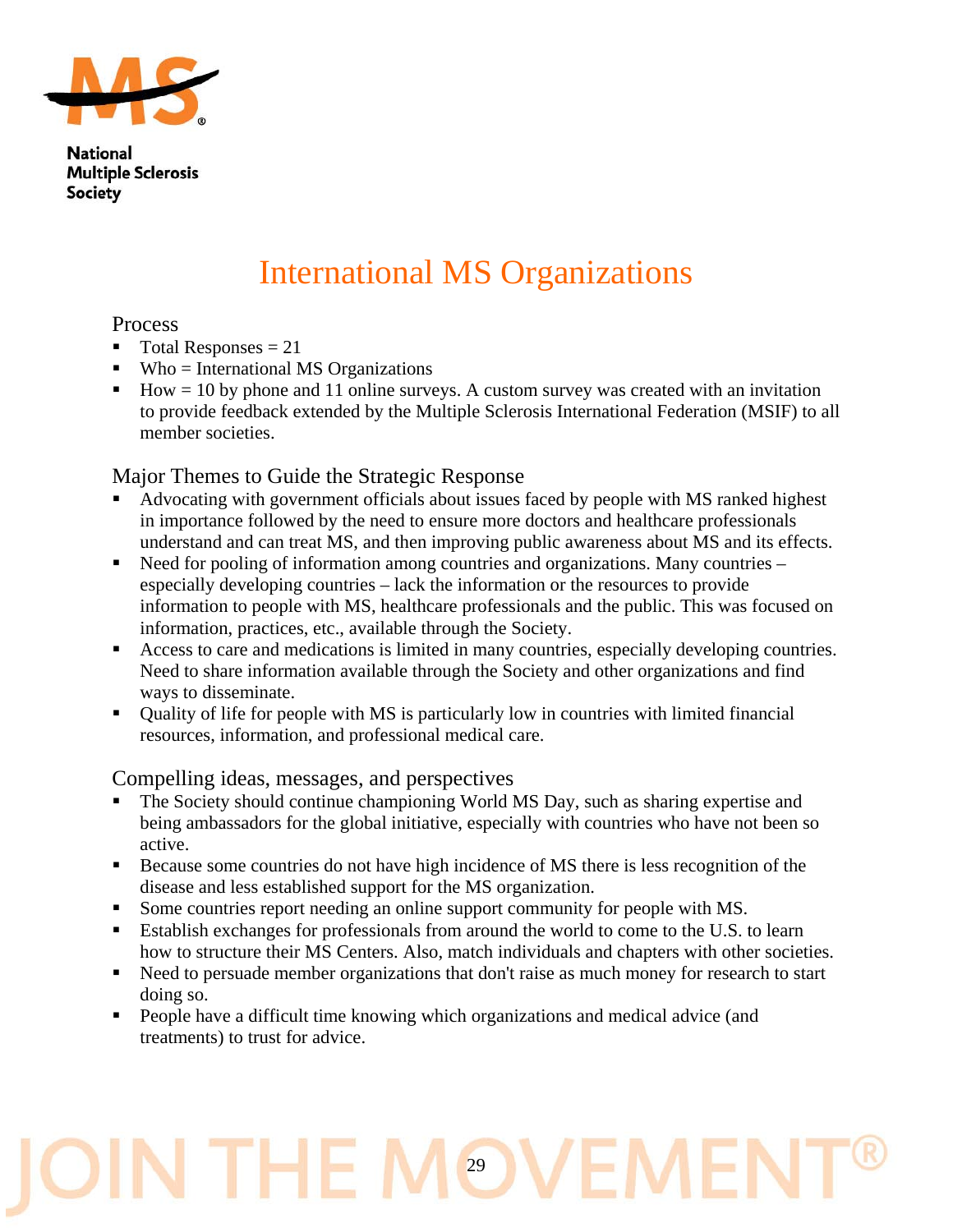

> • Not all Society staff are familiar with MSIF or exactly what the role is, or the fact there could be useful contacts in the global movement who could help share best practices. (i.e. planning stage of new campaigns)

Viewpoints and advice

- Lack of neurologists or properly trained medical professionals.
- Approach to support for people with MS varies from neglect to support through partial government subsidies to work for people with MS.
- Some people have very limited access to drug therapies and little understanding and recognition of the issues related to MS.
- Need for (international) seminars for medical professionals.
- Difficult to maintain the momentum of the work and demonstrate added value.
- Involve young people in MS organizations.

## IN THE MOVEN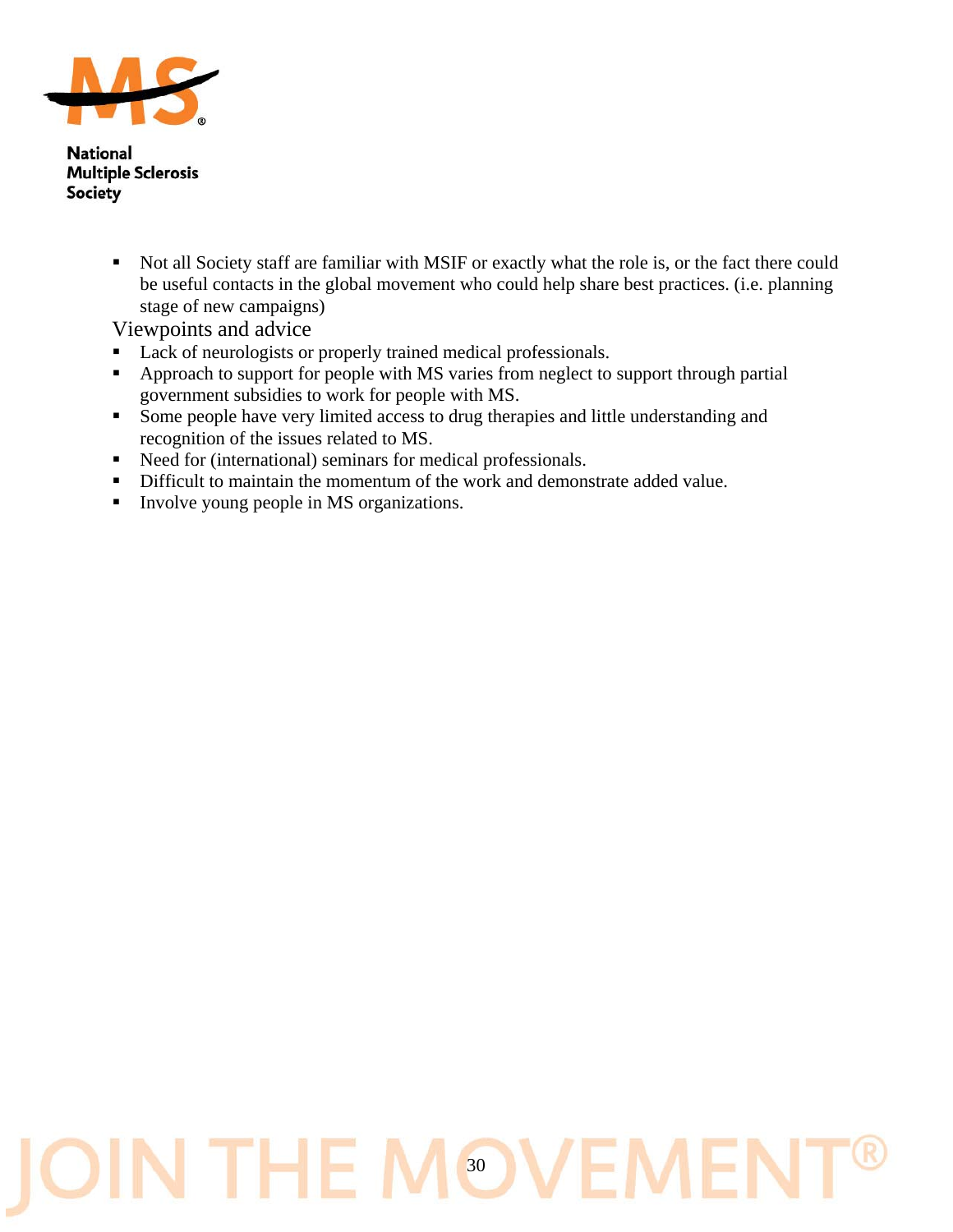

### Pharmaceutical Companies

#### Process

- $\blacksquare$  Total Responses = 44
- $\blacksquare$  Who = National MS Society pharmaceutical partners
- How  $= 14$  by phone and 30 in-person surveys.

#### Major Themes to Guide the Strategic Response

- The role of the Society, in terms of providing support and education on pharmaceuticals, and doing so without appearing biased.
- Attracting scientists and clinicians to the field of MS research through new reimbursement policies and increased research funding
- MS research ranked as high as assistance for daily costs, followed by increase in information and education resources for people with MS.
- Need targeted therapies for secondary medical conditions and biomarkers for disease; it was noted that the Society is in a "unique position to organize the biomarkers field."

#### Compelling ideas, messages, and perspectives

- The cost for companies to pursue research in MS is prohibitive.
- "We cannot find a neurologist with sufficient experience in MS to hire"- Rick Russell, VP Neurology, EMDS
- A sense that some chapters play favoritism with reps, who would like to have more involvement in event planning and self help groups.
- Varying perspectives on the promotion of patient assistance sites. Some mentioned links should be more visible on the Society sites.
- The role of the Society in cost assistance received mixed responses.

#### Viewpoints and advice

- Some felt continued focus on education and awareness is unnecessary, in spite of the fact it ranked second on level of importance
- Cognition not addressed enough as it has a major impact in even the mildest cases.
- Need more communication concerning medications.
- Continue MS research advocacy and governmental affairs activities. "MS patients have a nexus to elected officials that is unique and should be emphasized."
- Need increased involvement and education of paraprofessionals.

## J THE I 31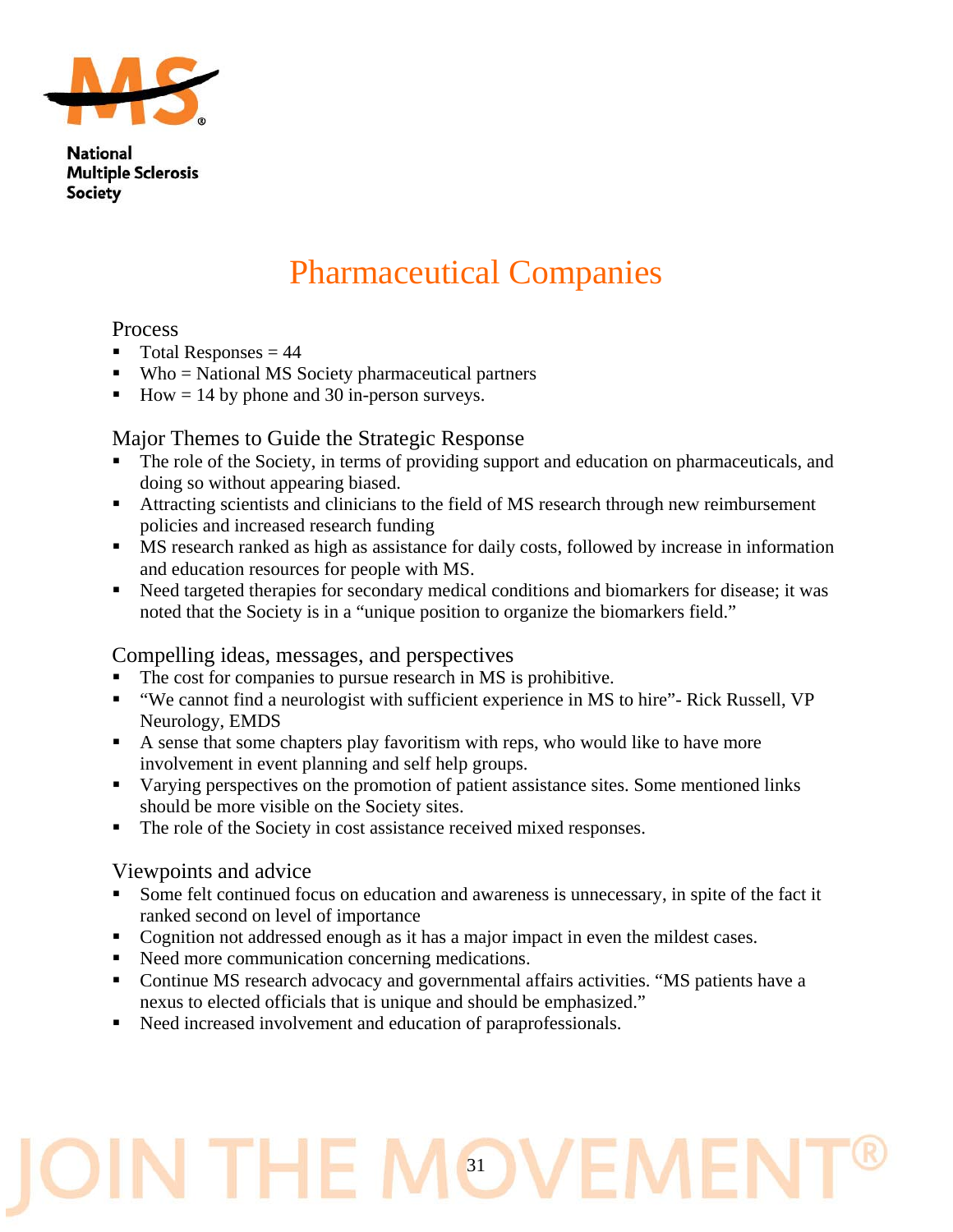

### Insurance and Healthcare Industries

#### Process

- $\blacksquare$  Total Responses = 15
- $Wh_0$  = Insurance and other healthcare industries
- $How = 15$  telephone interviews

#### Major Themes to Guide the Strategic Response

- Educate case managers working in health plans on all aspects of MS to promote quality MS care and help improve relations with the 'MS community'.
- Educate people with MS to help them understand insurance plans and costs.
- Support better information for health plan case management (policies and procedures) and high quality specialty pharmacy services.
- Need for the Society to build relationships with health plan personnel in order to better disseminate information to people with MS.

#### Compelling ideas, messages, and perspectives

- Health plan personnel think of MS as an expensive chronic disease, but admit to little knowledge of MS diagnosis and treatment.
- Suggestions for the Society to collaborate with disease management and/or specialty pharmacy firms.
- Health plans are aware of the frustrations experienced by their members and clinicians regarding operations and decisions.
- Offer CME or other credits for MS-related educational activities.

#### Viewpoints and advice

- One respondent criticized the Society's unwillingness to initiate direct contact with newly diagnosed individuals with MS.
- Need for the Society to get the word out about all their insurance and appeals work.
- Do more health-insurance client support and "use the Medicare Rights Center as a model." Collect a database of coverage packages of different health plans to help clients negotiate prices and benefits." In general, the Society needs to be immersed in the economics of MS care.
- "Skip the health plans, go straight to the employers. Few people realize that health plans are at the mercy of the employers." (Note: This comment was made by a pharmacist in reference to so-called 'self-insured,' large employer health plans, and seems to incorrectly imply that

## J THE 32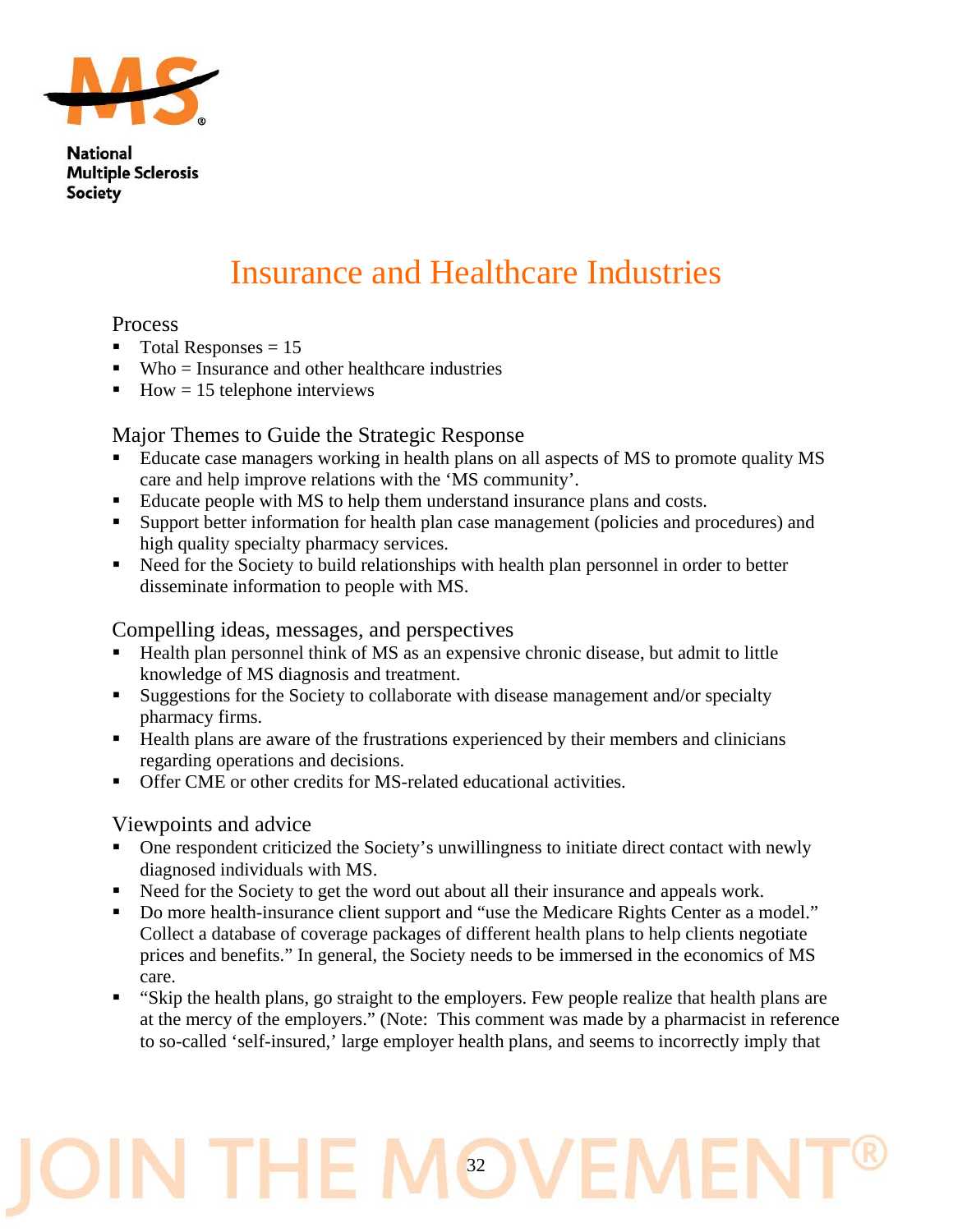

> employers control all health plans. In fact, forty-five percent of employer-based plans are 'fully insured' and controlled by health plan personnel.)

 "Tell the state (i.e., Medicaid) about the importance of multi-disciplinary, well-coordinated care for people with chronic illnesses like MS."

## **JOIN THE MOVEME** R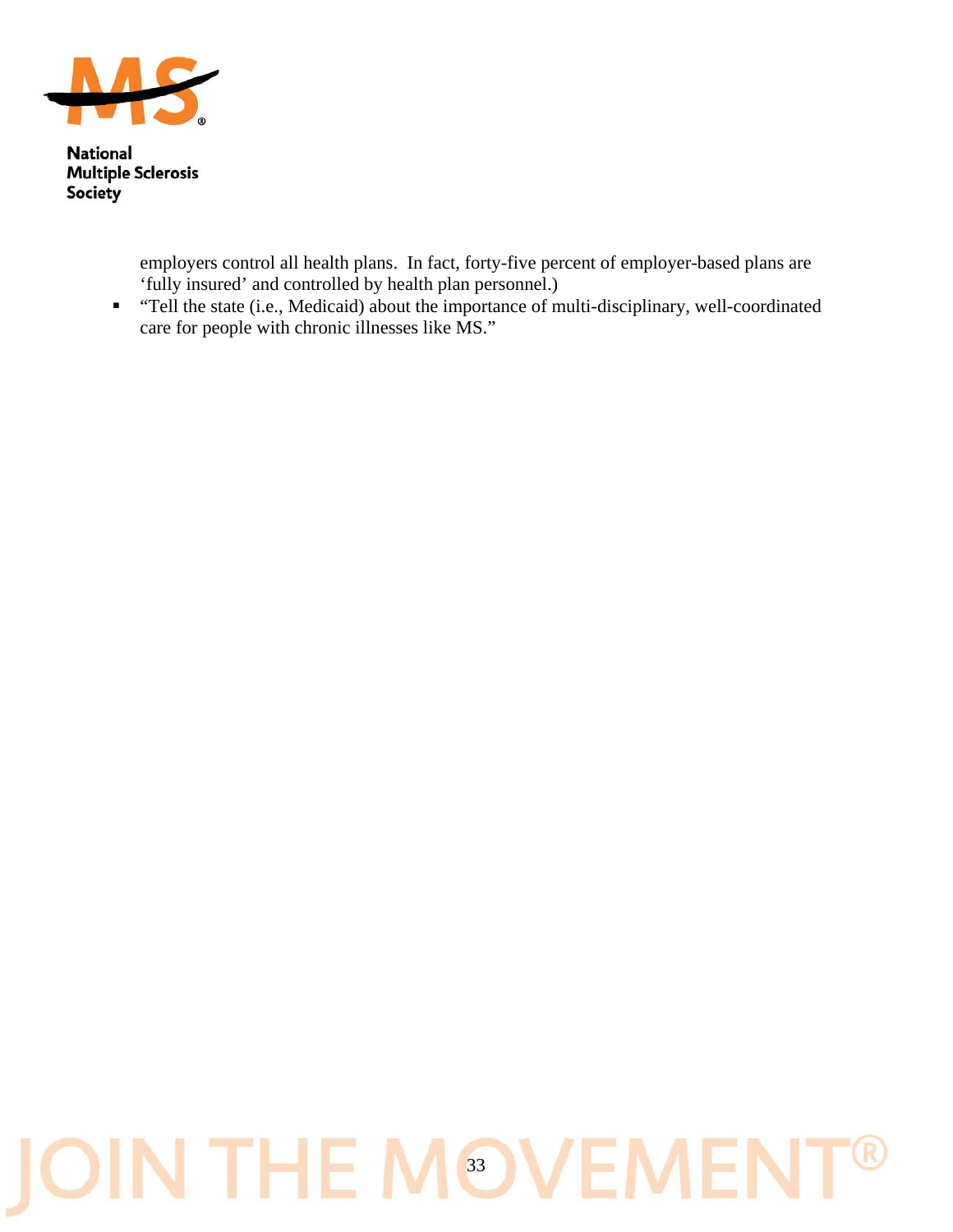

## Faith-Based Organizations and Leaders

#### **Process**

- $\blacksquare$  Total Responses = 285
- $\blacksquare$  Who = Faith-based communities
- $How = Six by phone 279 online surveys.$

#### Major Themes to Guide the Strategic Response

- Need for mental health counseling and/or mental health interventions for people living with MS.
- Lack of insurance, high costs of care and medications, and difficulty in navigating the health care system. Many people said health care reform was necessary.
- Overwhelmingly, research for treatment, prevention and cure of MS ranked highest in importance in terms of allocation followed by assistance with costs of daily care. A smaller number responded to the individual ranking, which showed social and recreational services as most important followed by assistance to help with daily costs.
- Need for Society to work more closely with churches by coordinating events, making visits, and providing more opportunities for disabilities education. "The key word is relationships."

#### Compelling ideas, messages, and perspectives

- Need for more alternative living options.
- **Transportation is an issue for many. Need for Society to organize transportation to church** services for people with MS.
- Loss of employment and spontaneity in life, and some expressed their faith as a way to cope and referred to having MS as a "blessing."
- The SSDI system makes it difficult to access medications and therapies.
- Emphasis is on programs for newly diagnosed. Need more programs for people with "chronic" symptoms.
- Appreciation for the resources and support of the Society and quality of the website.

#### Viewpoints and advice

 Concern over the relationship of the Society with pharmaceutical companies. "We need to be careful about relying on the pharmaceutical industry to the extent that Society advice gets skewed excessively toward drug therapy."

34

- Group leaders would benefit from a website or newsletter that caters to their specific activities and needs.
- Society has a high rate of staff turn over.

THE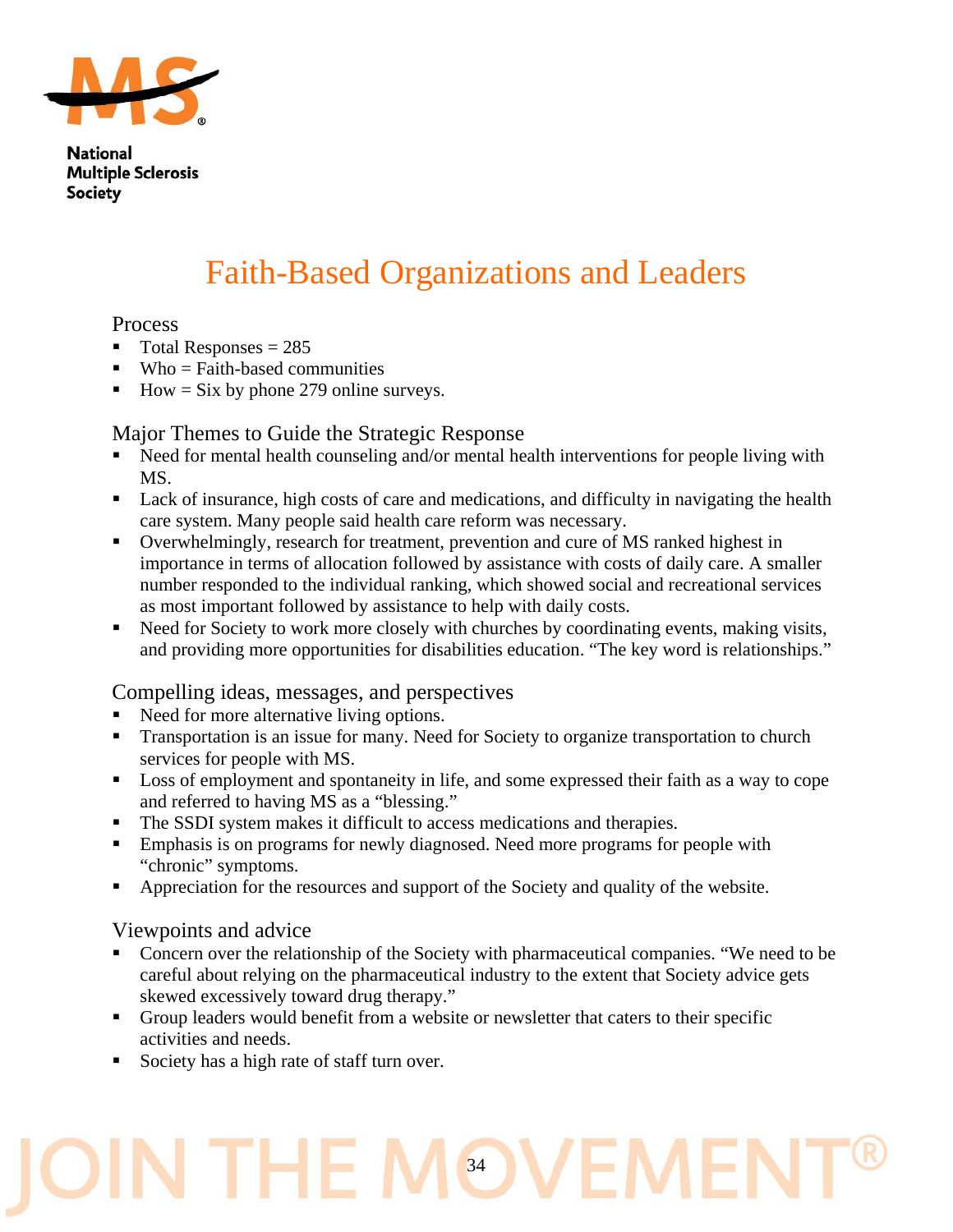

Need programs that include spirituality with healing/coping with MS.

## **JOIN THE MOVEME**  $\bigcirc$